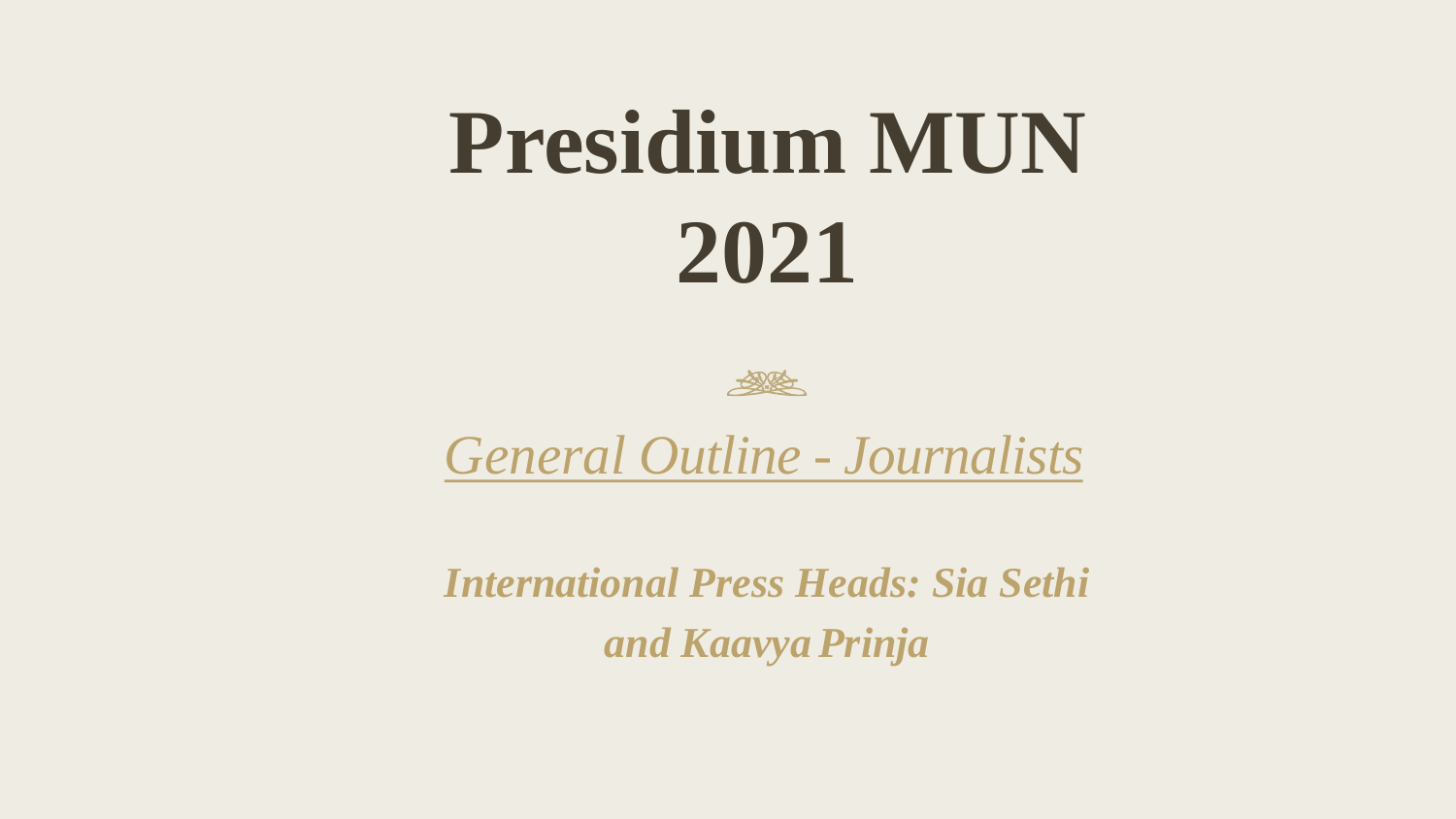# *Journalists*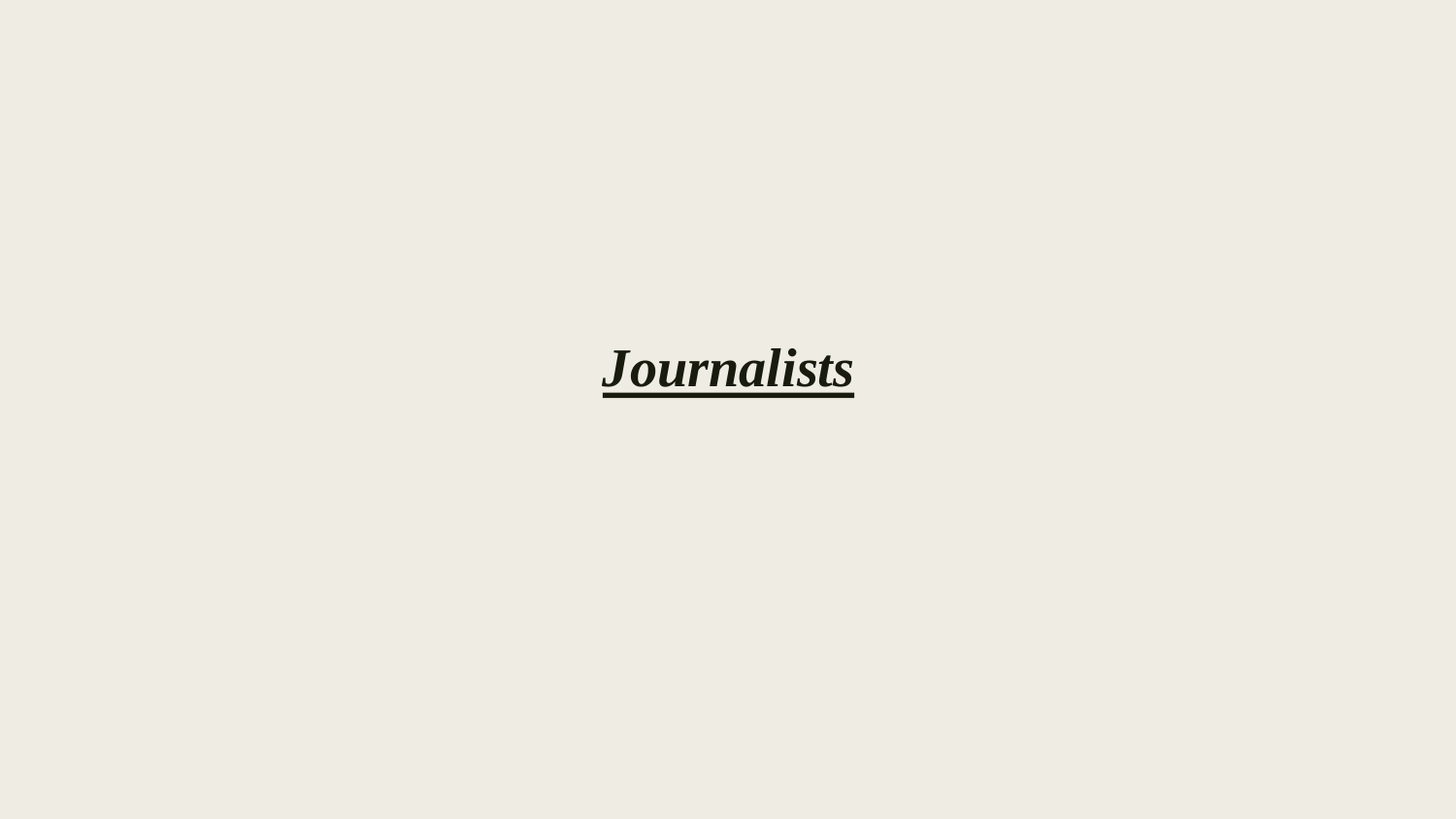#### **International Press - A Neutral Body**

We as a neutral body, will refrain from any kind of bias in our news articles, however we will have ample opportunities to represent our opinion.

Members of the International Press are not supposed to write in "incharacter" for any news agency of nativity, but as International Press.

Thus, all personal preferences and biases of reporters must also be avoided during reporting process.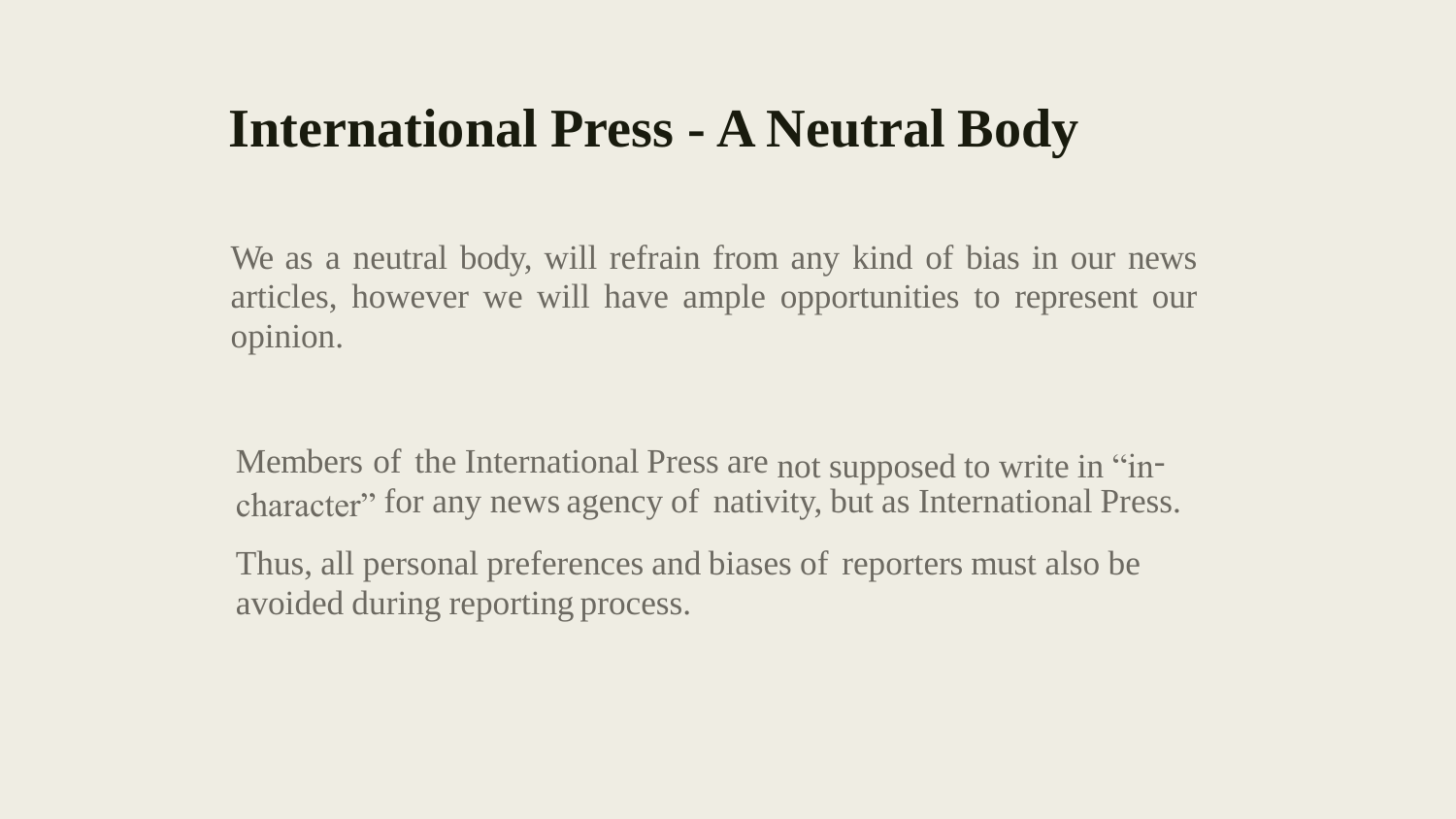# **Research and Analysis**

The reporter will not merely report the council proceedings but also draw upon the debate and analyse it. The essence of this newsletter will be the analytical articles on debate, thoughtful caricatures, interviews, well framed photographs and collaborative pieces containing all of the above.

We are looking at a simulation of Press Corps which is deliberative and well researched.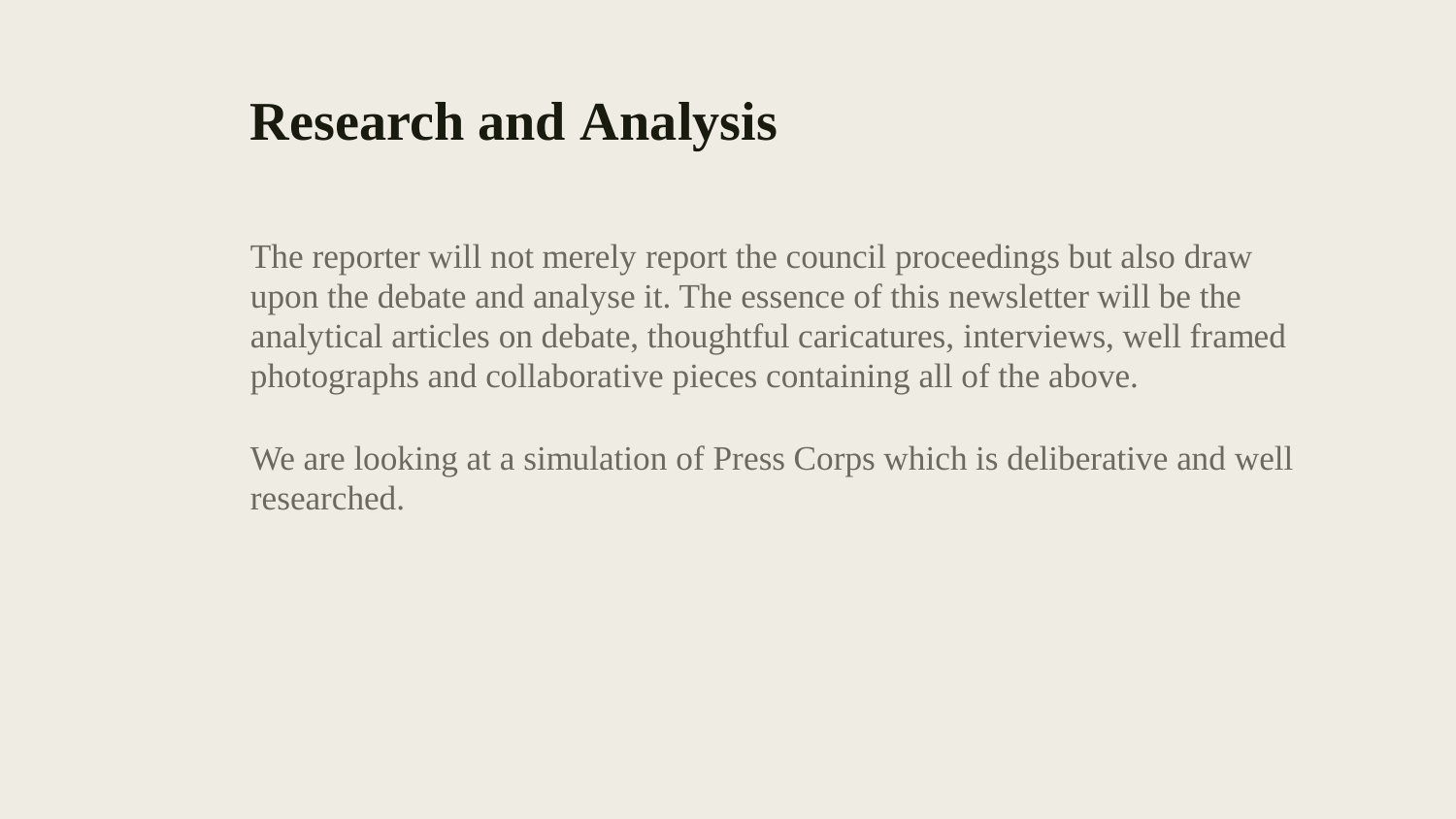#### **Judgment Criteria**

Information about the judgement criteria will be conveyed during the briefing on 13<sup>th</sup> August.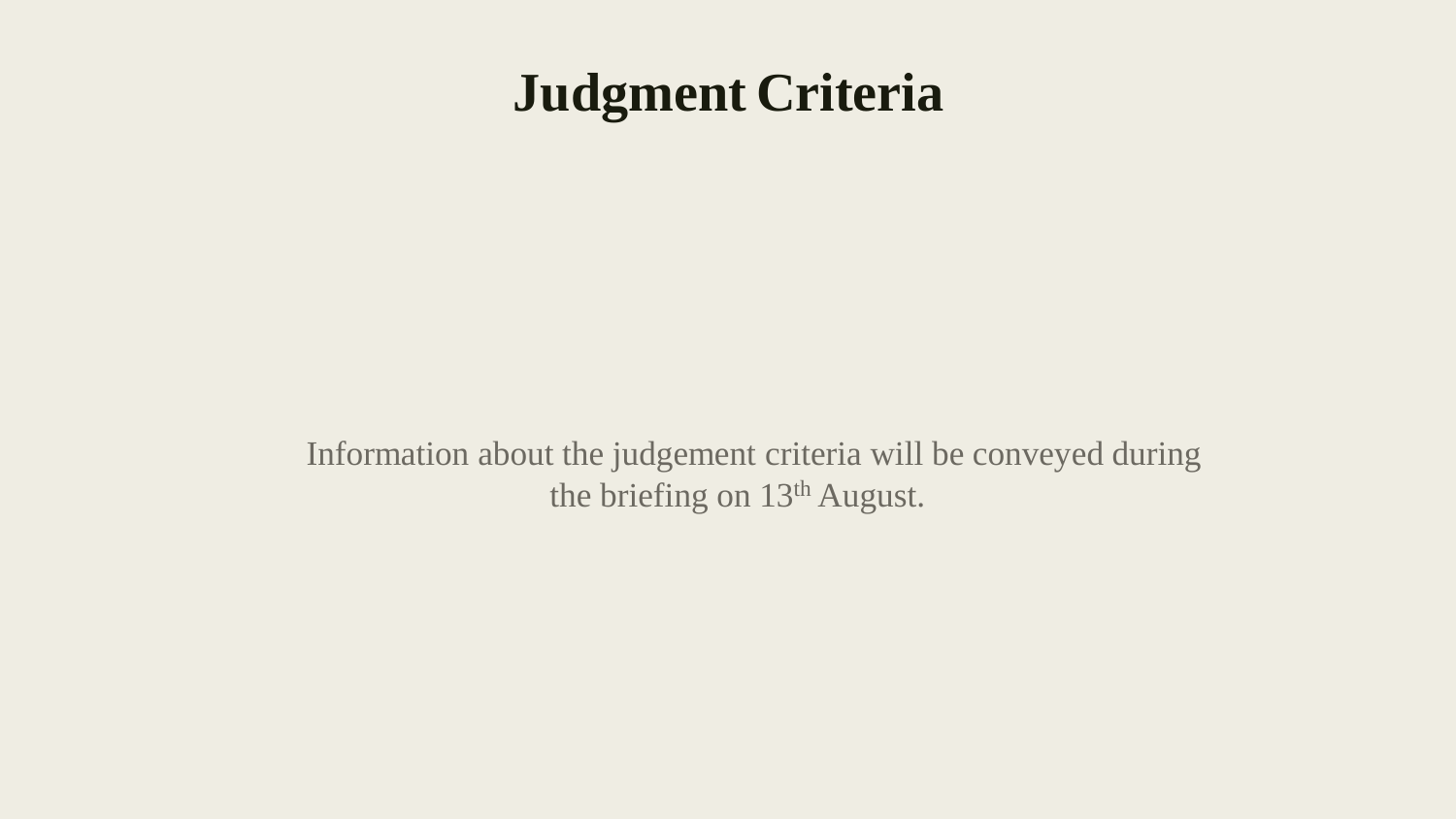#### **News Articles**

The bulk of writing for the newsletter will consist of news reporting, drawing upon debate, caucuses, resolutions, press releases and interviews observed by the reporters in the various council simulations.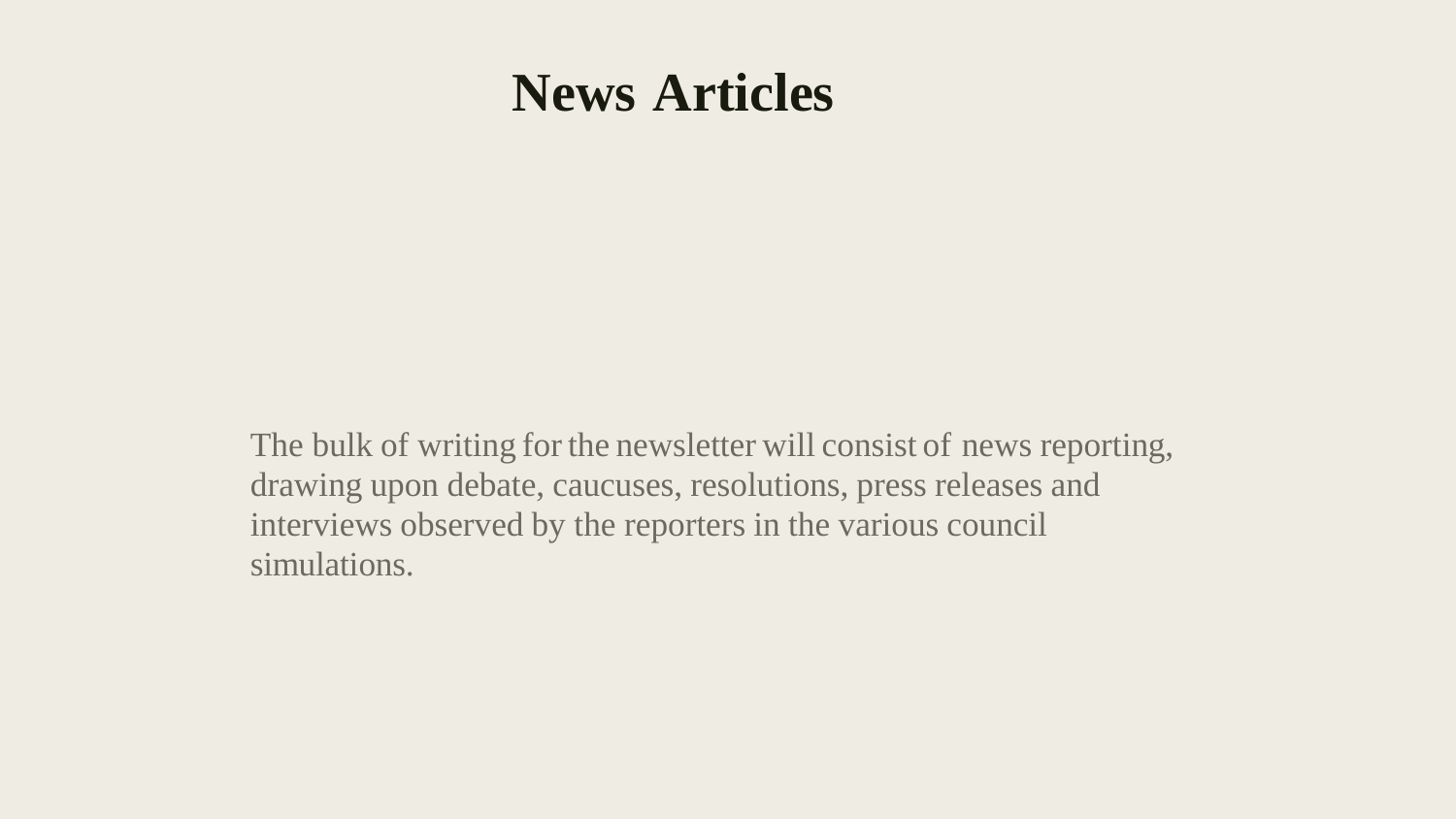# **Formal Reporting**

One of the most important tasks that journalists in the International Press perform is formal reportage. They are primarily required to cover the event and describe it to others in the most structured and concise way possible, and for this purpose, they take notes and submit articles that contain the major happenings/discussions in their respective councils.

A good news report ought to be articulate, succinct, neutral in tone and opinion, and be able to convey the essence of a discussion/ occurrence to someone who has not personally witnessed it.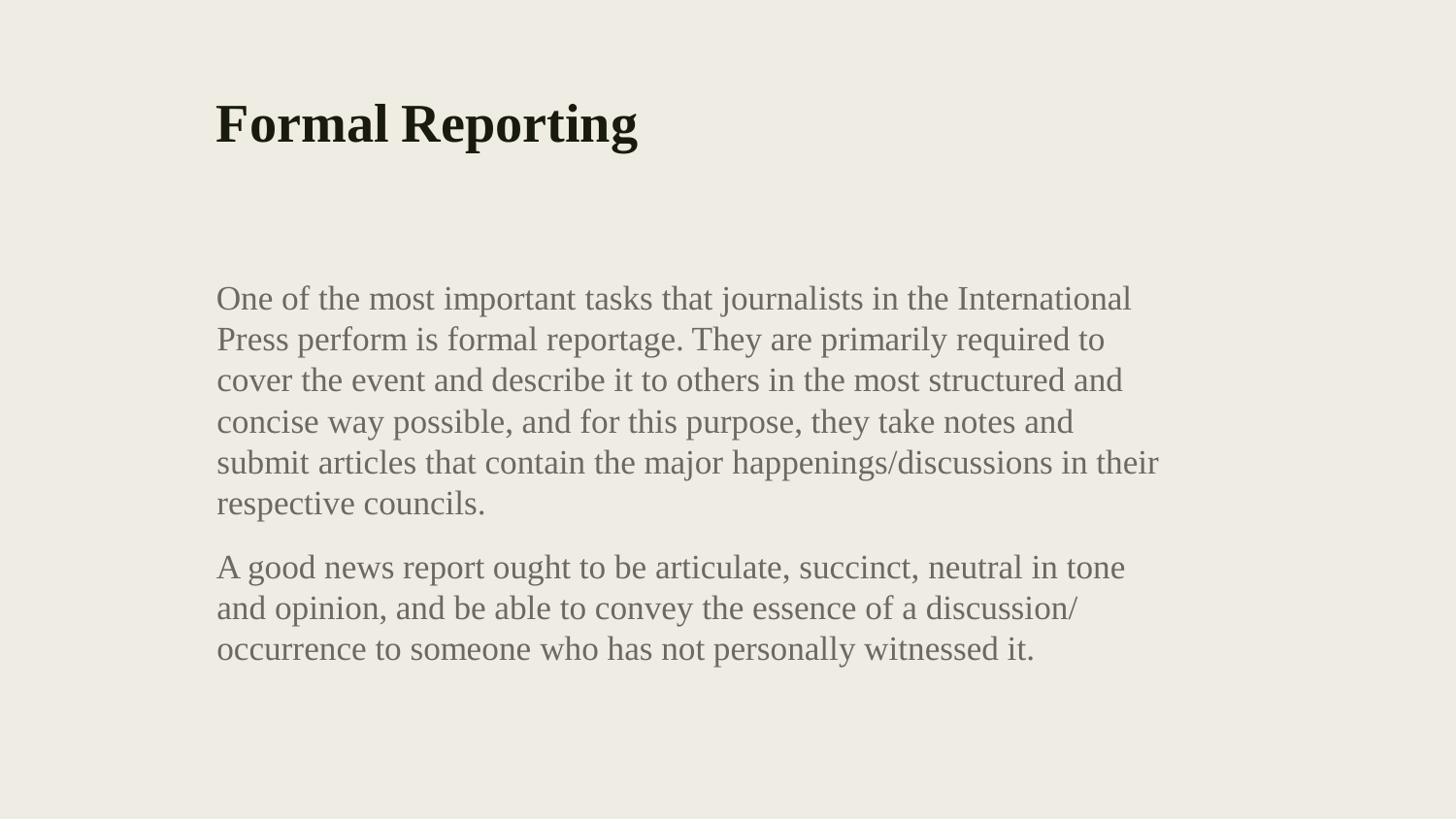# **Formal Reporting**

-Keep your article brief and to-the-point. Council reports should ideally not exceed 300-350 words.

-Your article must not betray your personal perspective on the agenda. It is very important to maintain objectivity and report the incidents/conversations with as much neutrality and accuracy as possible. This is a key difference between reporting and writing an Op-Ed article.

For this purpose, you are advised to be meticulous with your notes and include quotes as much as possible, with due credit to the speaker. The correct format and punctuation required for quoting is, for example:

"Those people are criminals who want to take over the city and kill the community," said Sheikh Rafe'a

Abdulkareem Albu Fahad, who is leading the tribal fight against al-Qaeda in Ramadi.

-Grammar and punctuation must not be compromised with. A spell-check of the final draft is essential.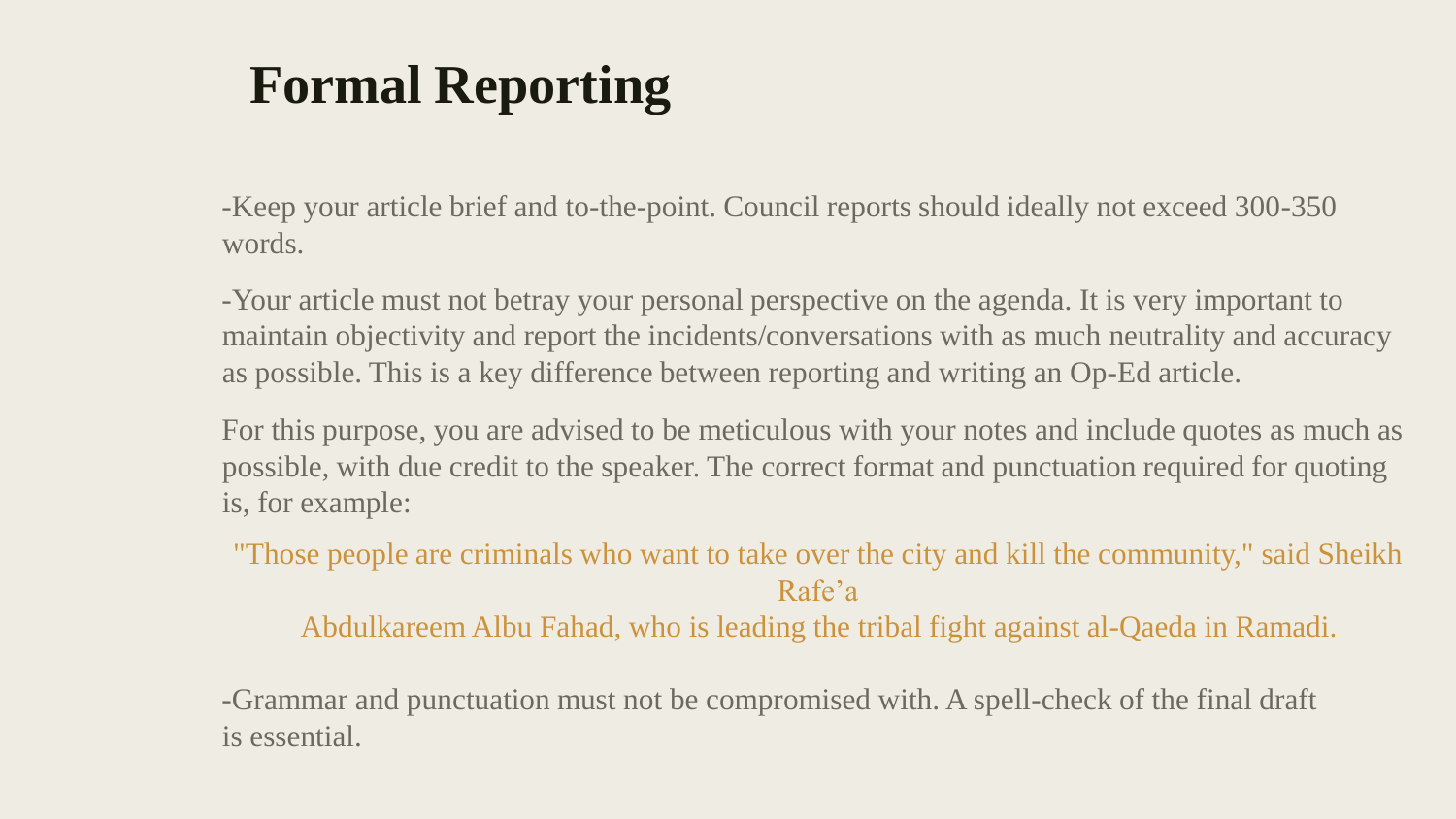#### **Beat Reporting**

Considering that any Model United Nations conference has multiple discussions in every session, it is virtually impossible to report every Caucus/Point in your article. Therefore, your focus should not be on putting in as much information as you can, but to put in only the relevant information. The best way to include the most pertinent information in your article is to recognise a 'beat' and write a beat - based article.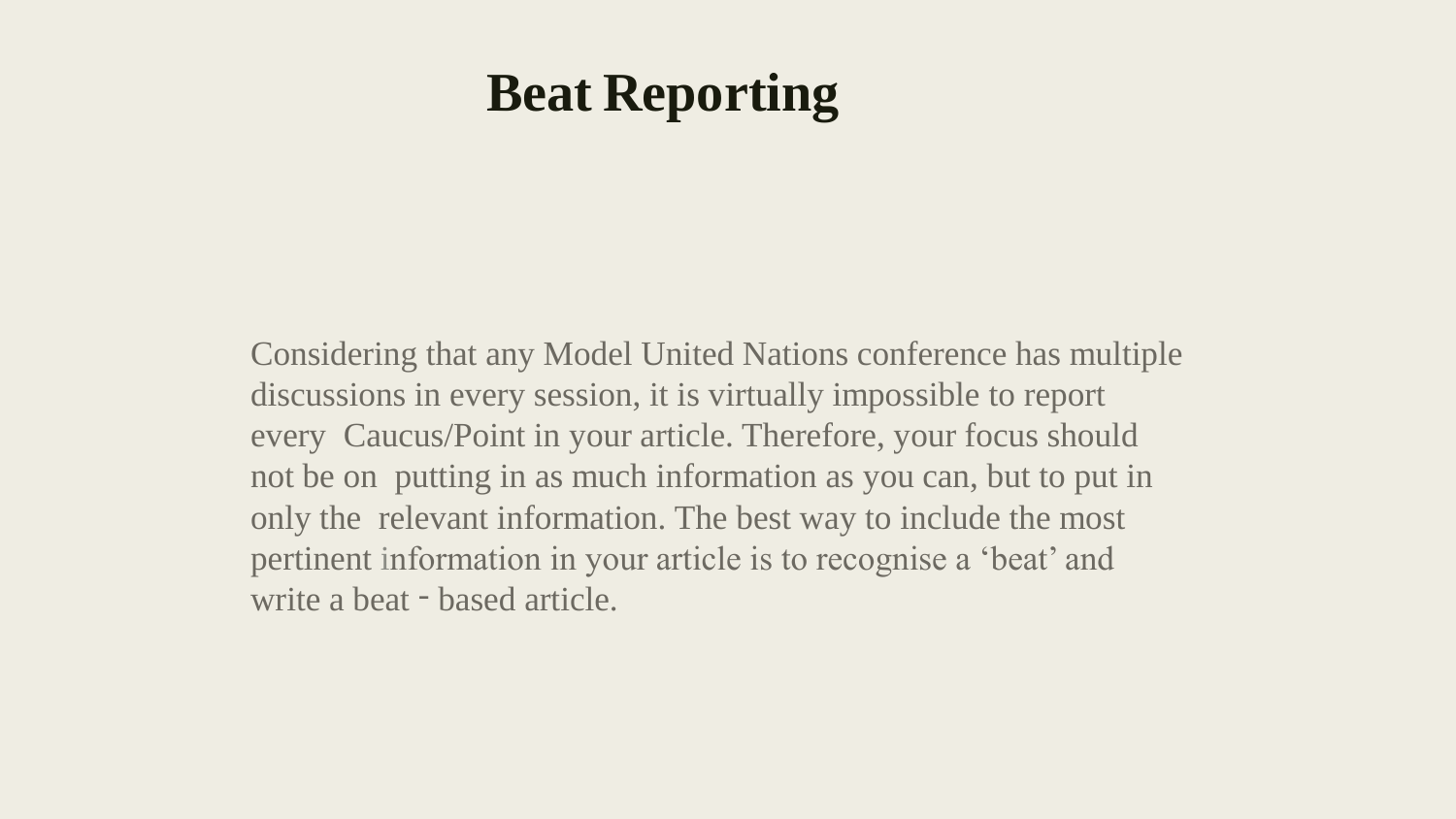#### **Beat Reporting**

A beat-based article is essentially a specialised article wherein the journalist presents an in-depth coverage of a particular issue, situation, institution, or likewise, and which also involves amassment of more knowledge than a traditional news report.

The beat of such an article, then, is a central idea around which the contents of the article are formed. Ideally, it is the core concern or subject and should pertain to every single line used in the forming of the article.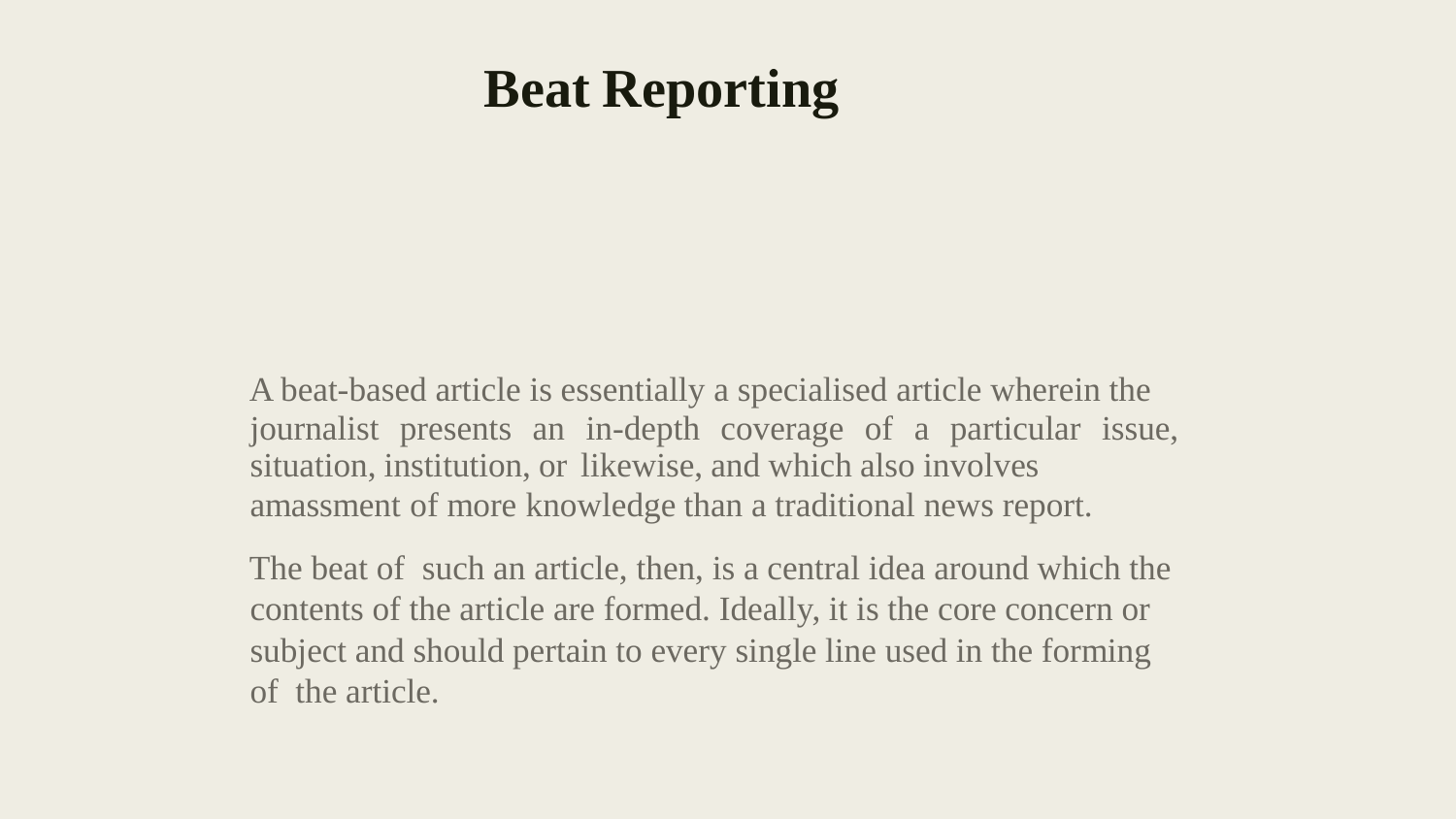# **Beat Reporting**

You shall be able to identify the beat of the day's discussion only through careful observation and attention, so be sure you are present, mentally and physically, during all formal sessions. All the previously mentioned guidelines of reporting apply to beat reporting as well.

Include as many factual details and quotes as possible, within the context of the article, as facts help readers understand your work better.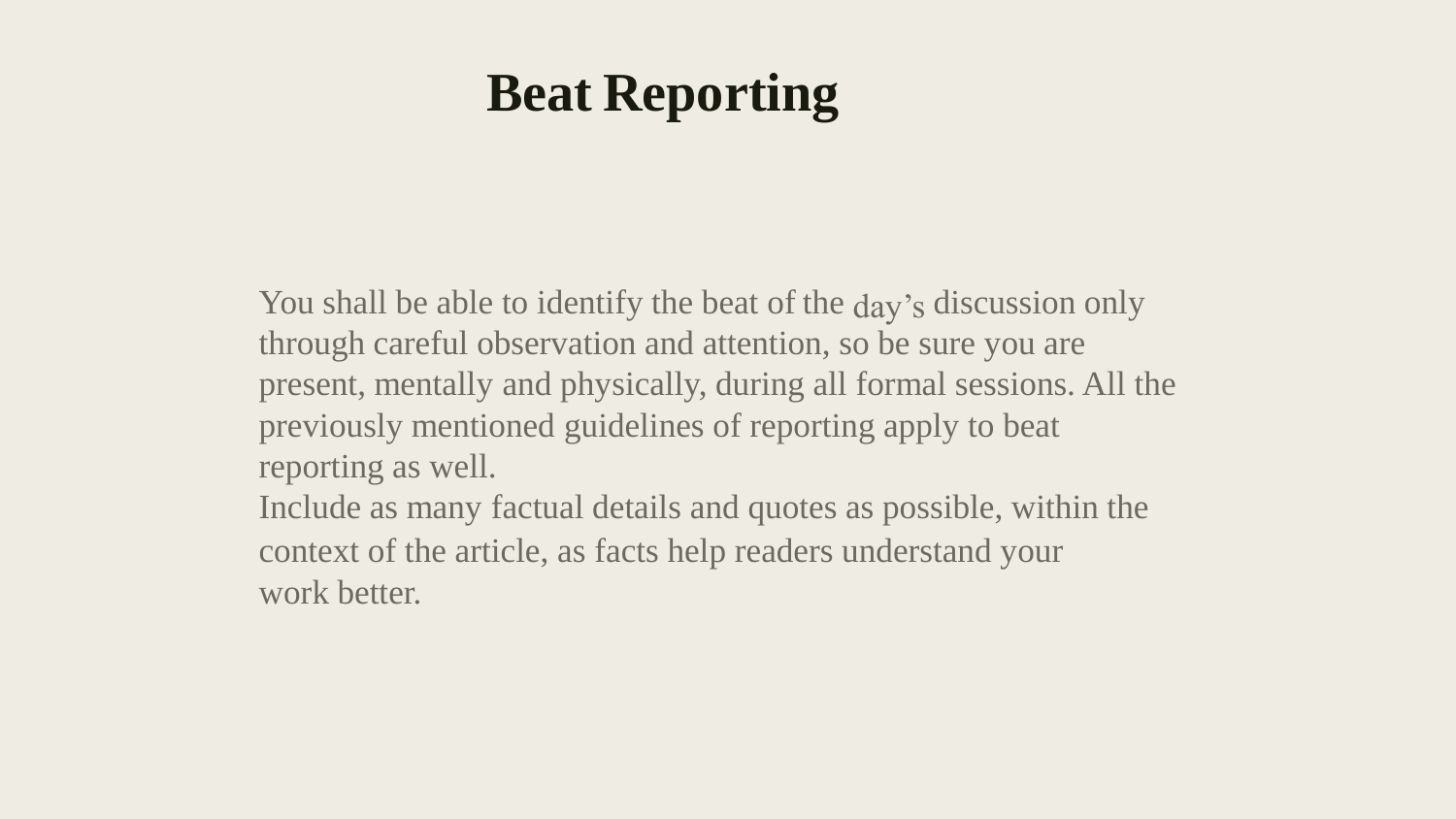Consider this excerpt:-

President Barack Obama and Afghan President Hamid Karzai agreed on Friday to speed up the handover of combat operations in Afghanistan to Afghan forces, raising the prospect of an accelerated U.S. withdrawal from the country and underscoring Obama's determination to wind down a long, unpopular war. Signalling a narrowing of differences, Karzai appeared to give ground in talks at the White House on U.S. demands for immunity from prosecution for any American troops who stay in Afghanistan beyond 2014, a concession that could allow Obama to keep at least a small residual force there.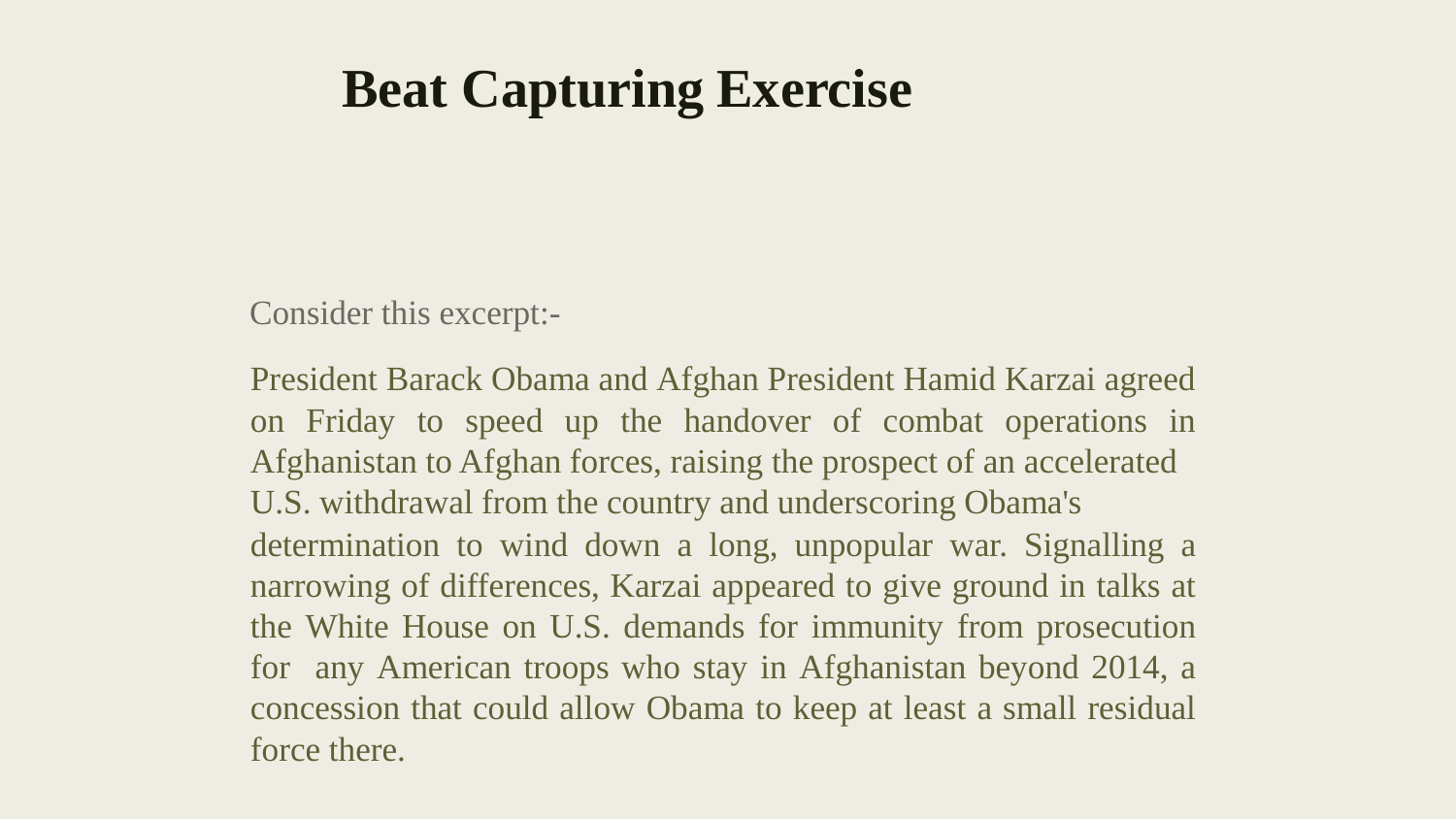Now you have three options for the beat :-

- ‣ Obama Karzai accelerate the end of US combat role in Afghanistan
- ‣ USA set to withdraw troops from Afghanistan
- ‣ Afghanistan welcomes US peace talks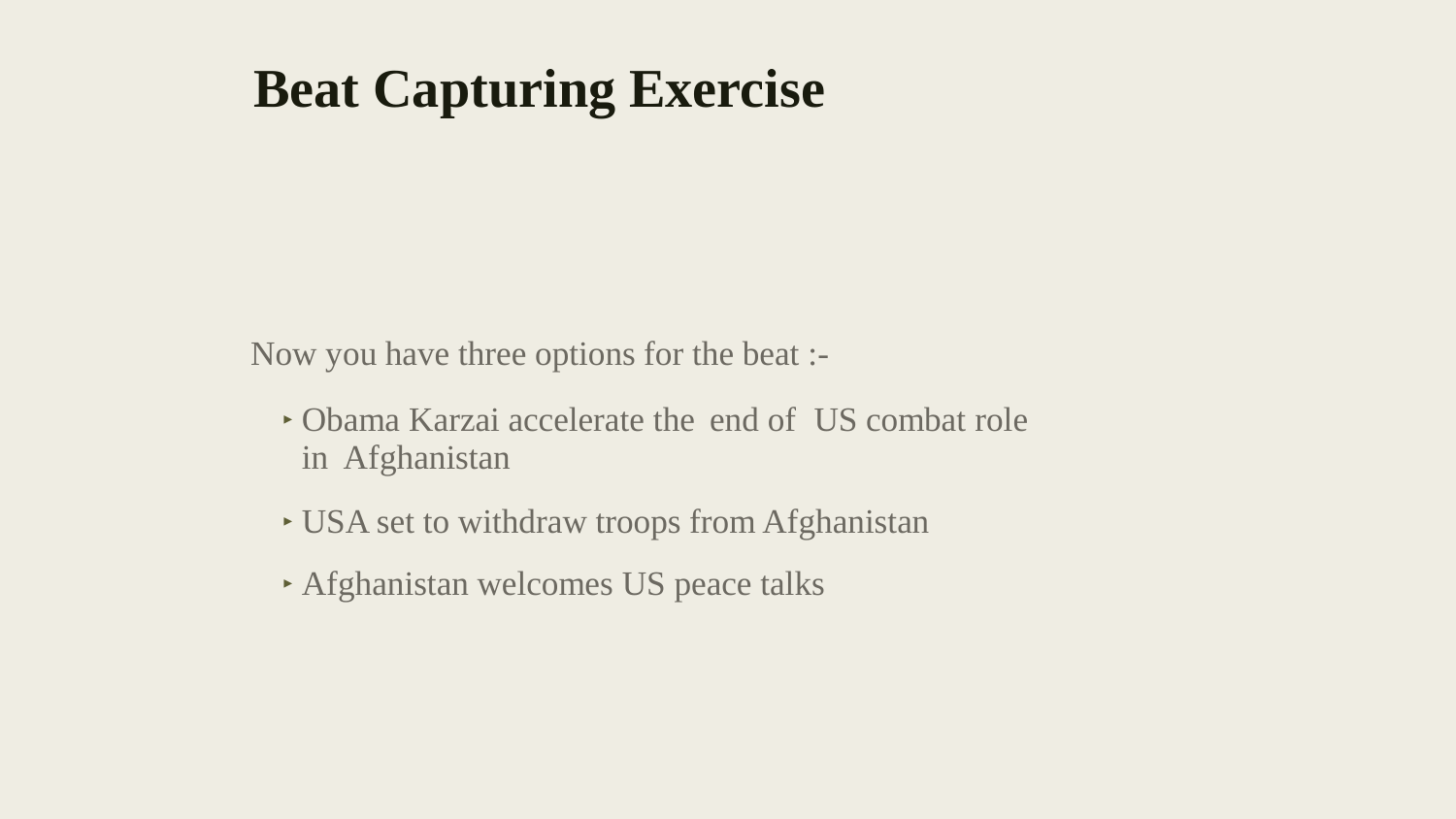The correct Answer -

#### *Obama Karzai accelerate the end of US combat role in Afghanistan*

(Because it conveys the essence of the press statement)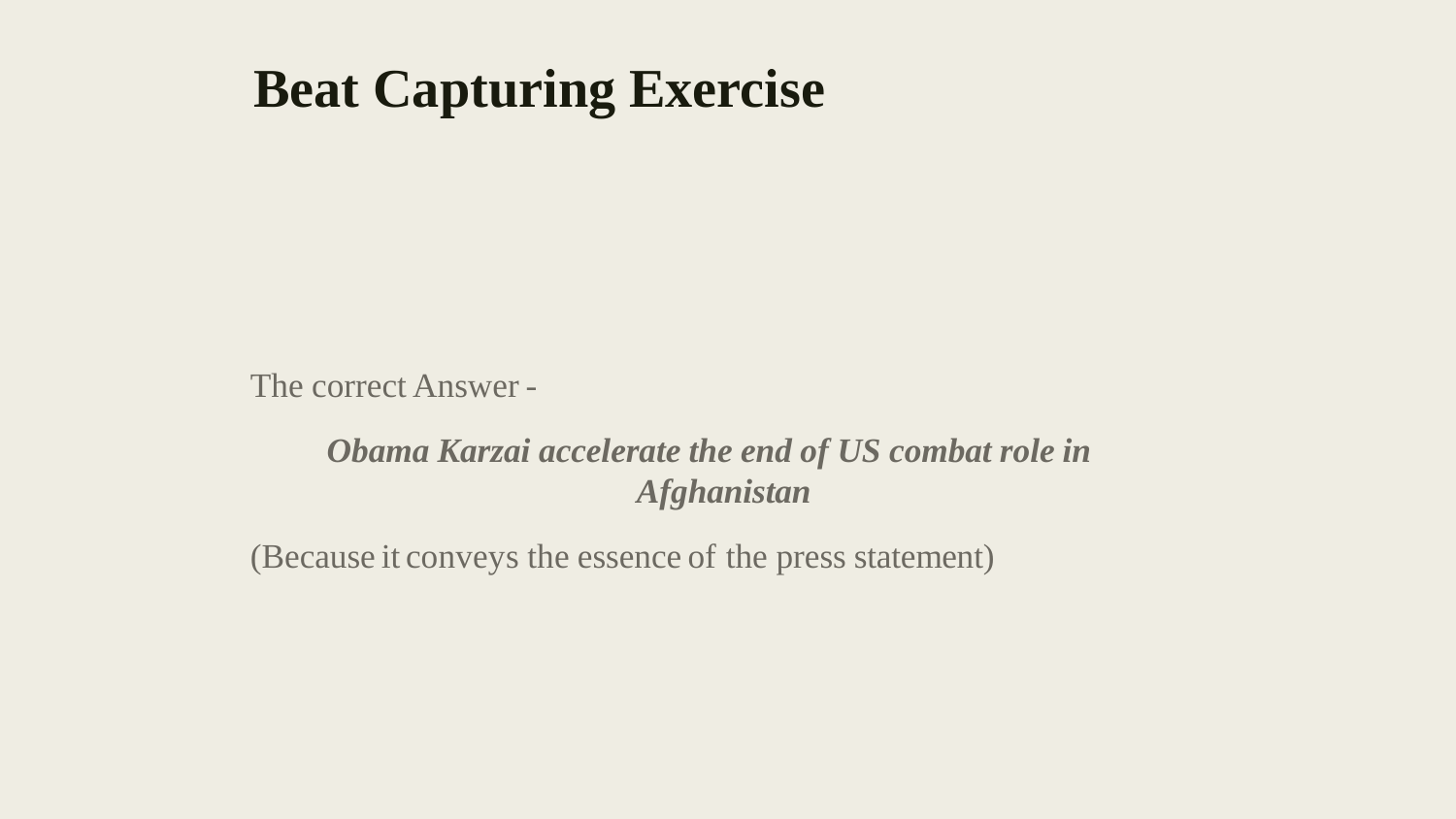Now try one yourself -

We praise the courage of the Republic of South Sudan's leadership in taking this decision. As I said in Juba yesterday, the interests of their people were at stake. The oil impasse has lasted more than six months. Now was the time to bring this impasse to a close, for the good of the people of South Sudan and their aspirations for a better future in the face of on-going challenges. South Sudan's leaders have risen to the occasion. They tabled a bold comprehensive proposal at this latest round of talks, and an agreement was hammered out with the strong assistance of the African Union High Level Implementation Panel for Sudan (AUHIP). The future of South Sudan is now brighter.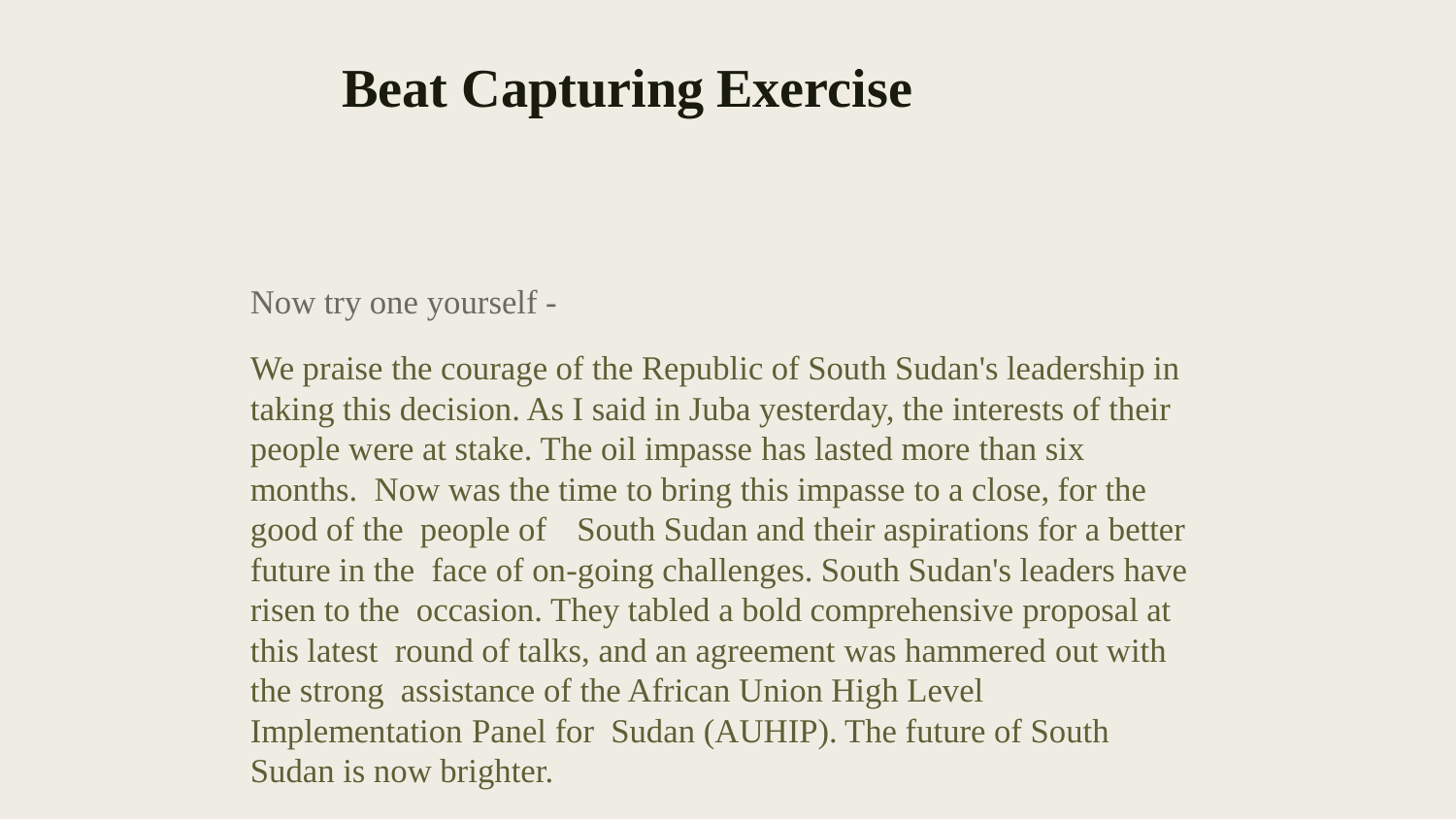# **Examples of Beat Reporting**

Click on the links below to read the articles

- <http://www.pulitzer.org/archives/6200>
- [http://articles.philly.com/1991-03-12/news/25792507\\_1\\_historically](http://articles.philly.com/1991-03-12/news/25792507_1_historically-)significant-trees-dead-woodproposal
- ‣ <http://www.pulitzer.org/archives/9166>
- ‣ <http://www.pulitzer.org/archives/6849>
- [https://www.sfgate.com/green/article/100-years-100-million-acres-of](https://www.sfgate.com/green/article/100-years-100-million-acres-of-land-saved-2469558.php%202)landsaved-2469558.php 2.
- ‣ https://www.washingtonpost.com/news/earlylead/wp/2014/08/26/maccabitel-aviv-coachoscar-garcia-resigns-over[security-concerns-stemming-fromgazaconflict/?utm\\_term=.f41ecf4d00ae](https://www.washingtonpost.com/news/early-lead/wp/2014/08/26/maccabi-tel-aviv-coachoscar-garcia-resigns-over-security-concerns-stemming-from-gazaconflict/?utm_term=.f41ecf4d00ae)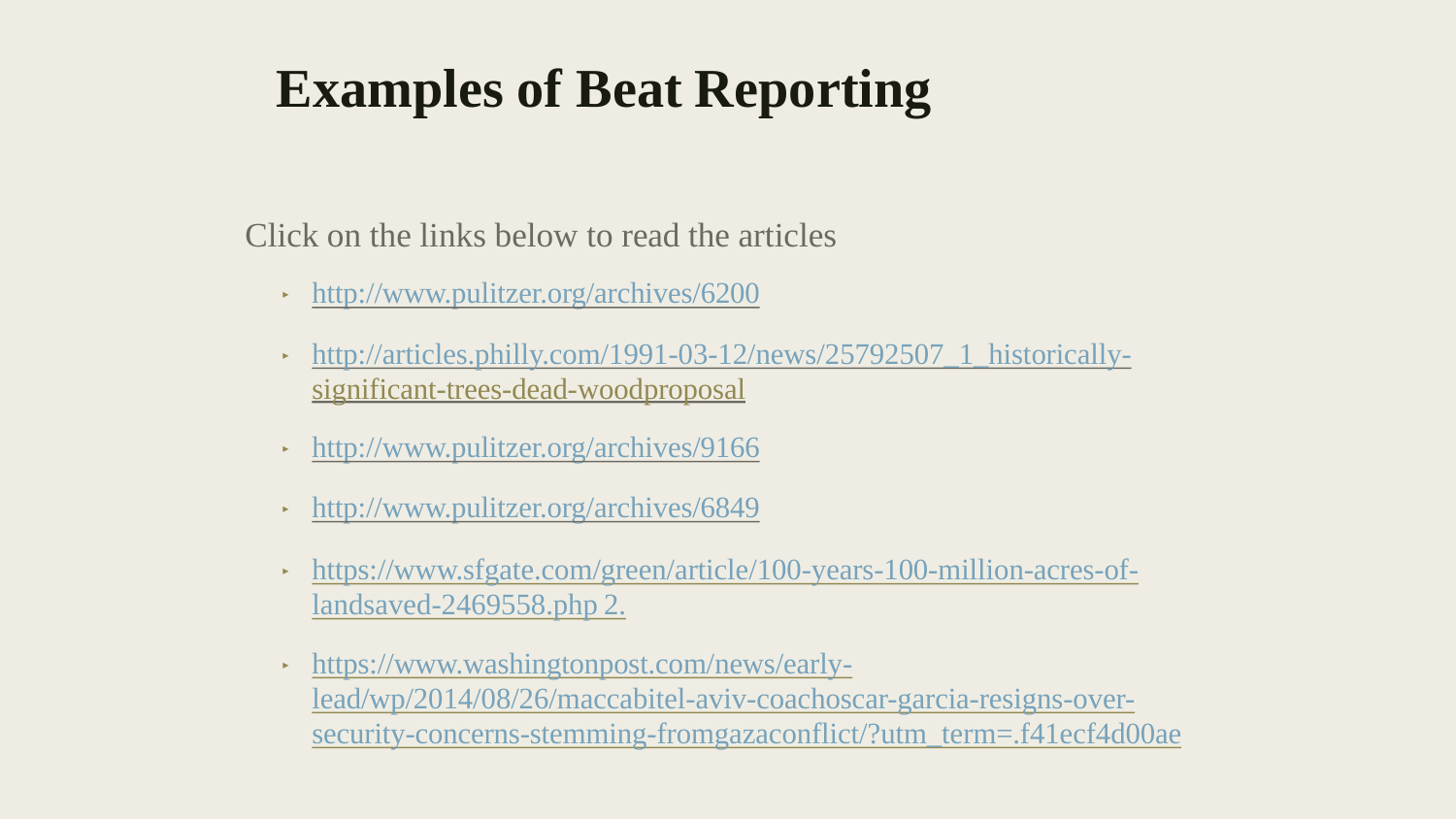Op-Ed in very simple terms refers to an opinionated article. The first step to writing any op-ed is research. Research does not just include finding or verifying facts but also examining different perspectives on an issue.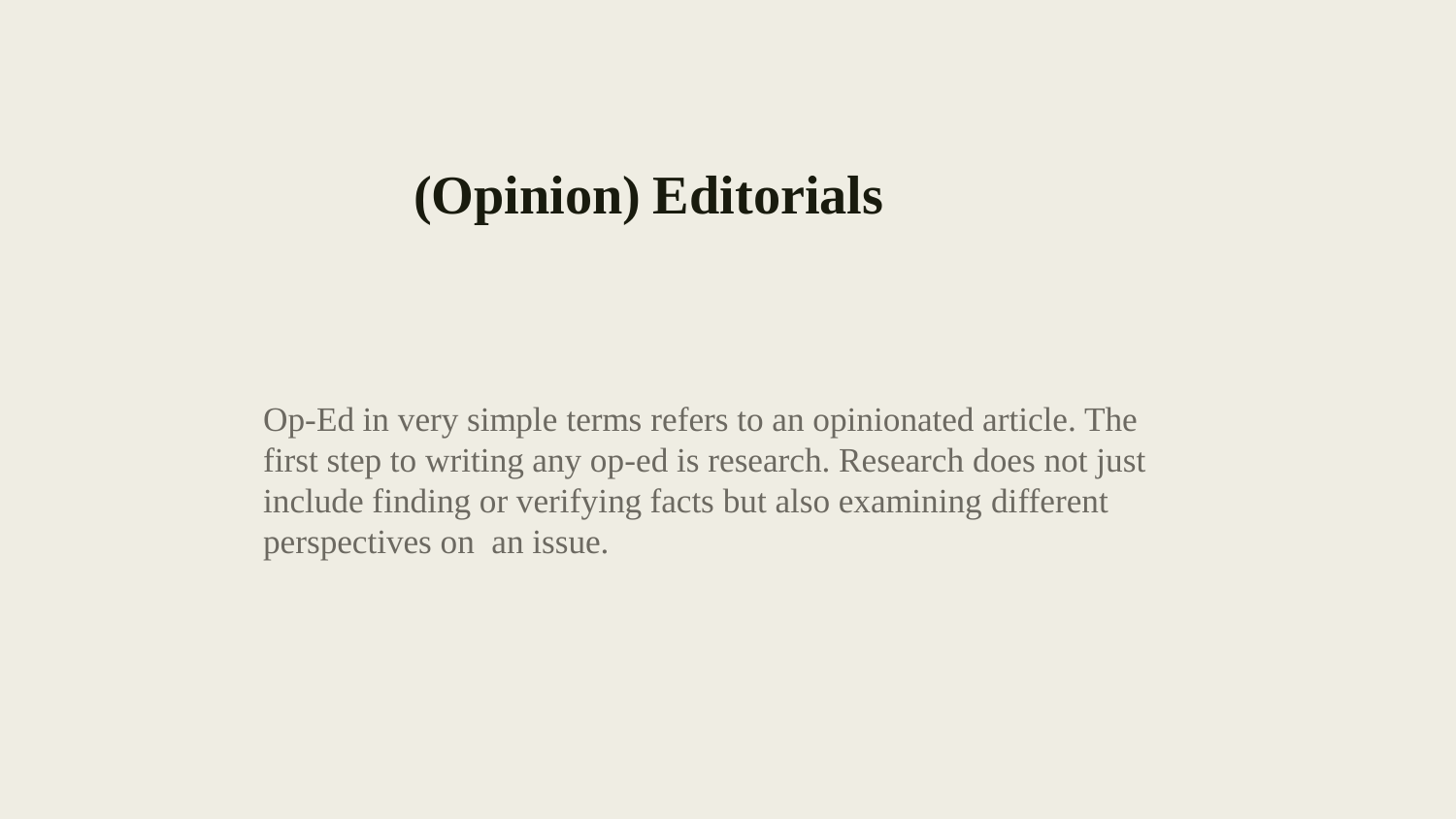Some of the functions that Op-Eds perform include, but are not restricted to:

- Debating a proposition and/or providing rebuttals
- ‣ Providing background and/or historical perspective on a contemporary issue
- ‣ Highlighting aspects/dimensions that are hitherto not covered by 'news pieces'
- Provide suggestions and/or map out a plan of action
- ‣ Explain an idea, concept in immense detail
- ‣ Share expertise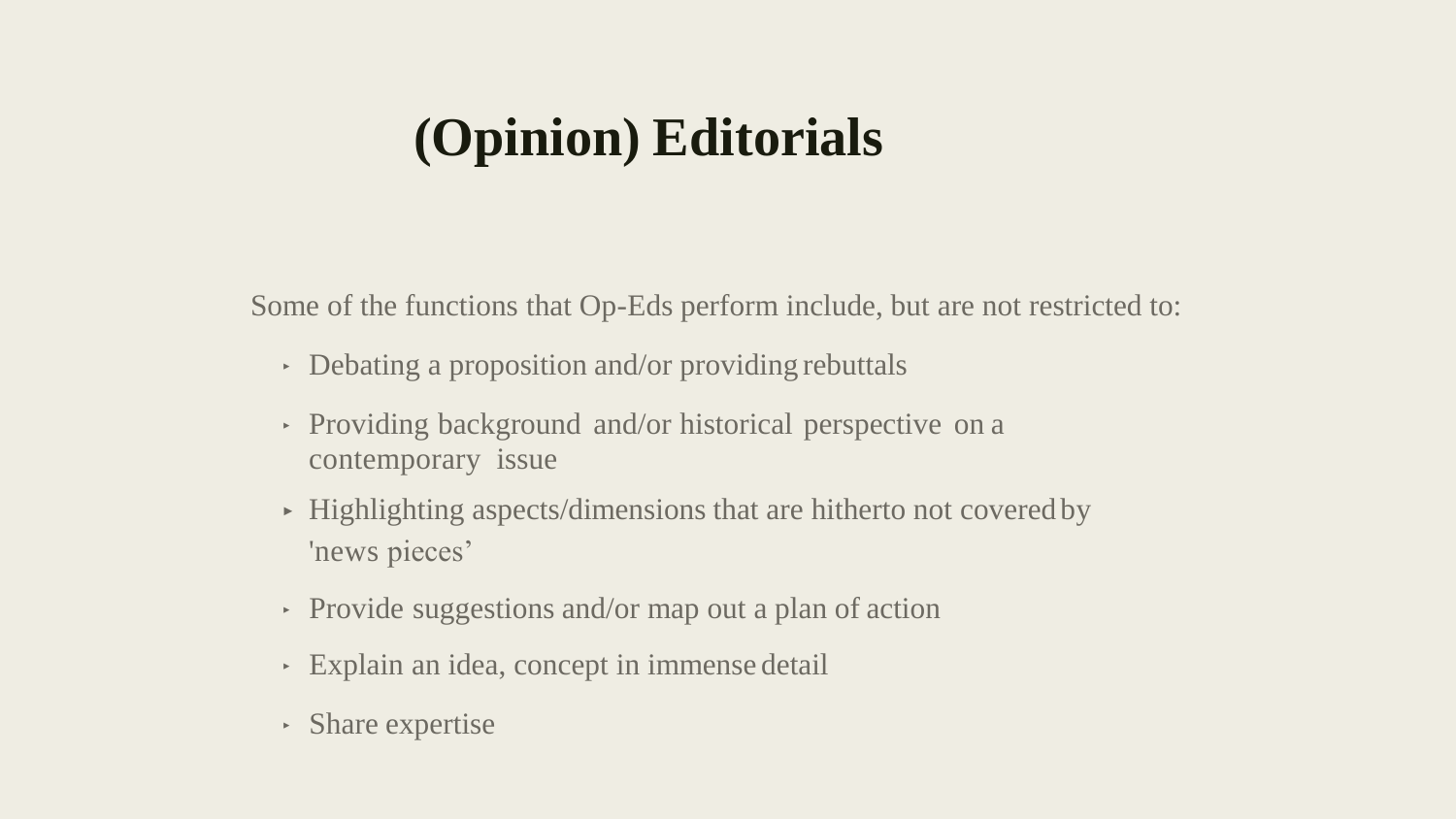Things to keep in mind while writing an Op-Ed are-

- ‣ As much as an op-ed is an opinion and doesn't require one to state facts, it should still be based on facts, verified accurate facts.
- $\triangleright$  It is important to structure it in a way that the audience doesn't lose interest.
- There is a possibility that readers may disagree with your stance but nothing is worse than arguments that can't be comprehended or are too complicated. If you are attempting to express a complicated argument, try to break it down into simple concepts and use easy language to express it.
- Too many points can lead to confusion and one should use the given word limit as a yardstick to determine how many aspects could be covered.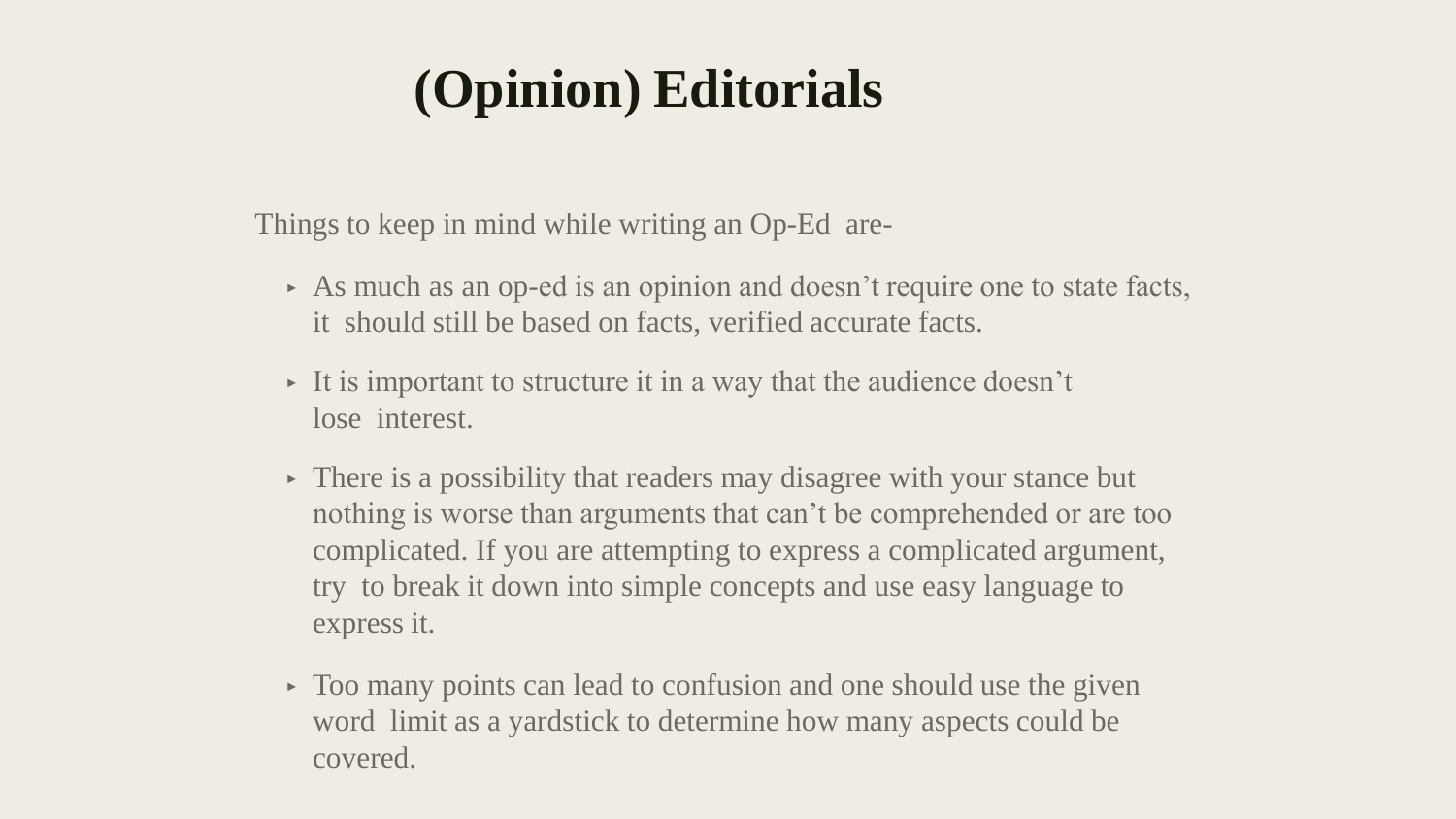# **Analysis**

The key defining feature of an op-ed is ANALYSIS. What comprises analysis?

Once you start reading and researching about a topic, or are sitting in committee watching debate, you are engaging in information gathering. Once this information is with you in the form of notes, read up on the topic/topics on different news sites, or through statements given by different countries on these topics. After reading different perspectives, when you write about the same topic in an informed manner, drawing links to other topics or debating about the strength of the argument that had been made, it can be called *analysing* the topic of argument.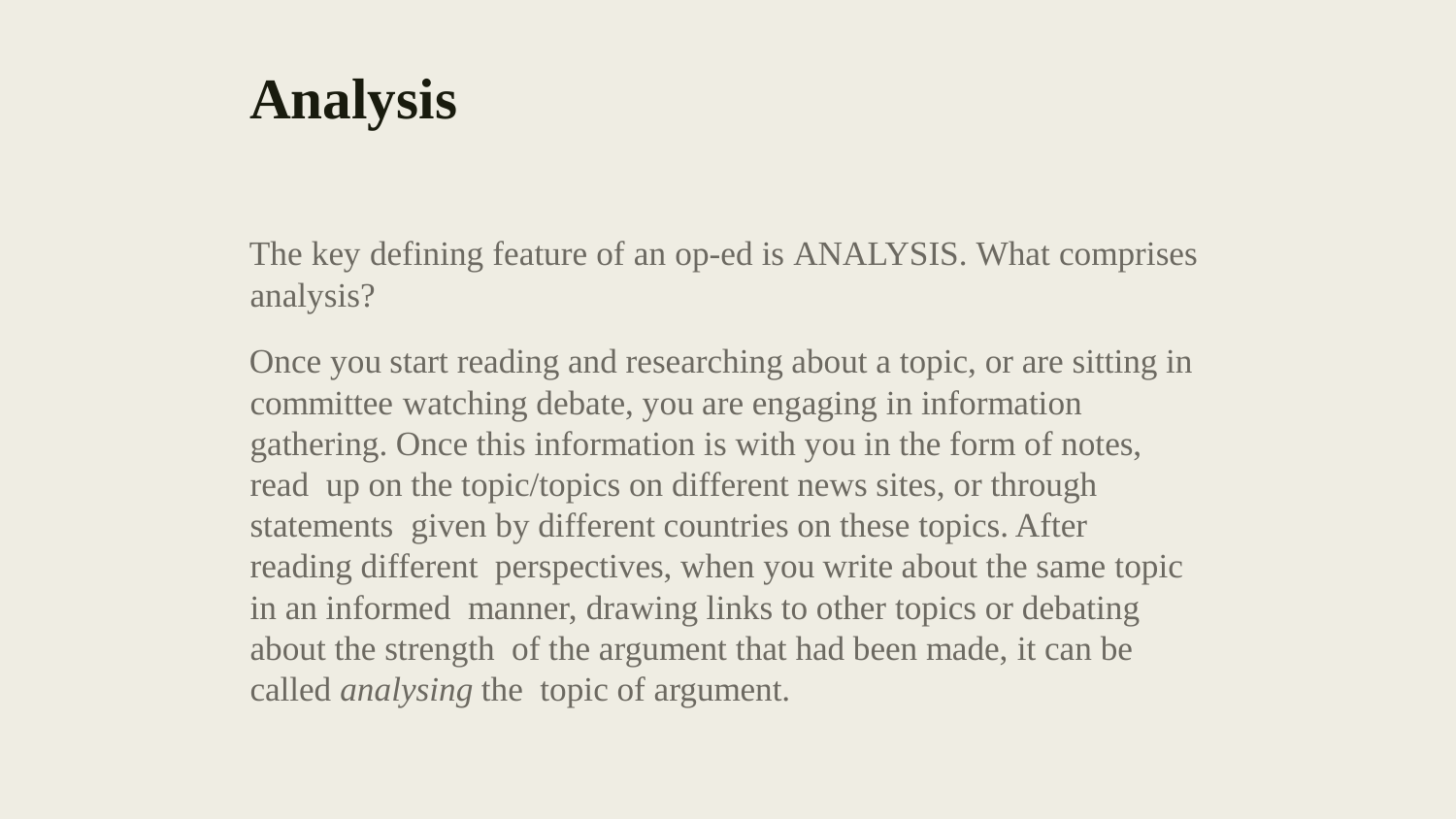Some examples of Editorials can be found here -

- http[s://www.theguardian.com/tone/editorial](http://www.theguardian.com/tone/editorials) [s \(](http://www.theguardian.com/tone/editorials)THE GUARDIAN)
- http:// w [ww.thehindu.com/opinion/e](http://www.thehindu.com/opinion/editorial/) ditorial/ [\(T](http://www.thehindu.com/opinion/editorial/)HE HINDU)
- http://w[ww.reuters.com/commentary/](http://www.reuters.com/commentary/) [\(](http://www.reuters.com/commentary/)REUTERS)
- ‣ [http://www.thehindu.com/opinion/editorial/small-arena-big](http://www.thehindu.com/opinion/editorial/small-arena-big-win/article22925775.ece)win/article22925775.ece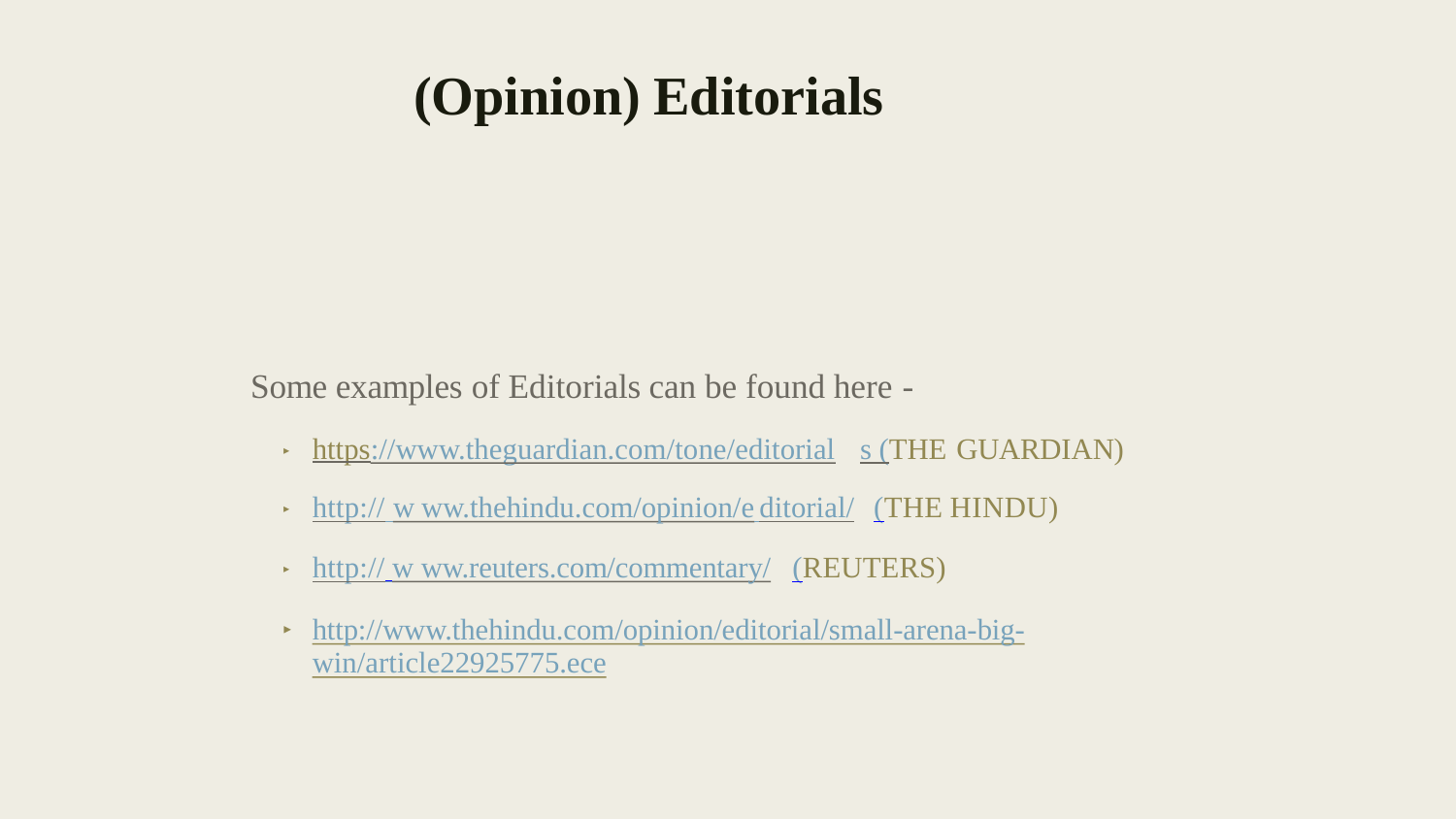# **Interviews**

Conducting interviews for news stories is an important skill for any journalist. A "*source*" – anyone a journalist interviews - can provide the following elements that are vital to any news story:

- basic factual information
- perspective and context on the topic being discussed
- direct quotes
- 'ideas on how to approach the story
- names and contact information of
- other people to interview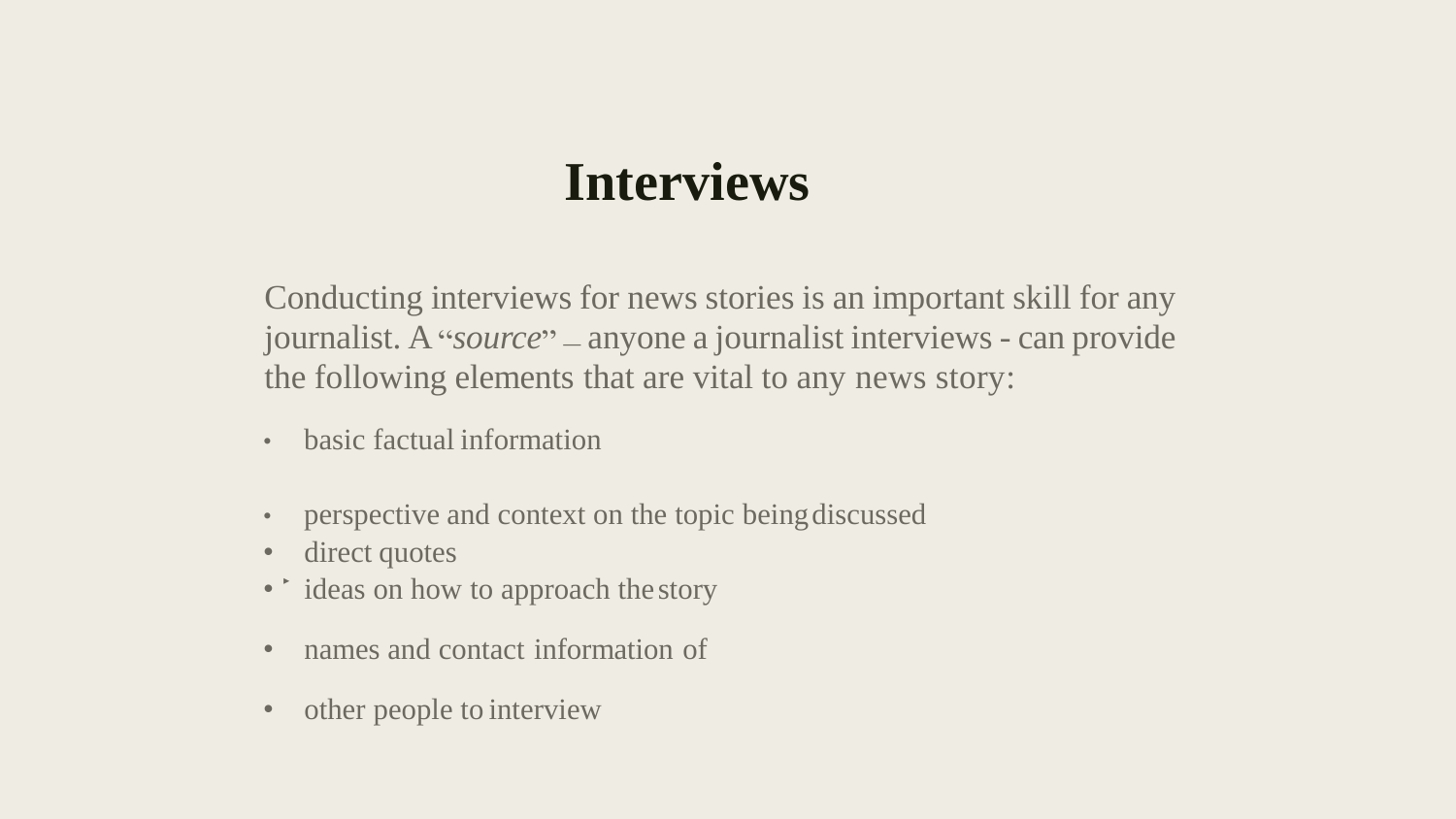#### **Interviews in MUNs**

The constant debating may provide with little opportunities of you getting ample time for a detailed interview. The ideal interview times are refreshment breaks and through chits. Chits are one tool which we encourage you to use for substantive purpose only. Because of the online mode of the MUN, we encourage you to use chits via ChatBox, similar to the delegates. Please make sure that you are not disrupting the committee in the process. You can bring out the relevant points through chits and you can take permission for a prior interview through them.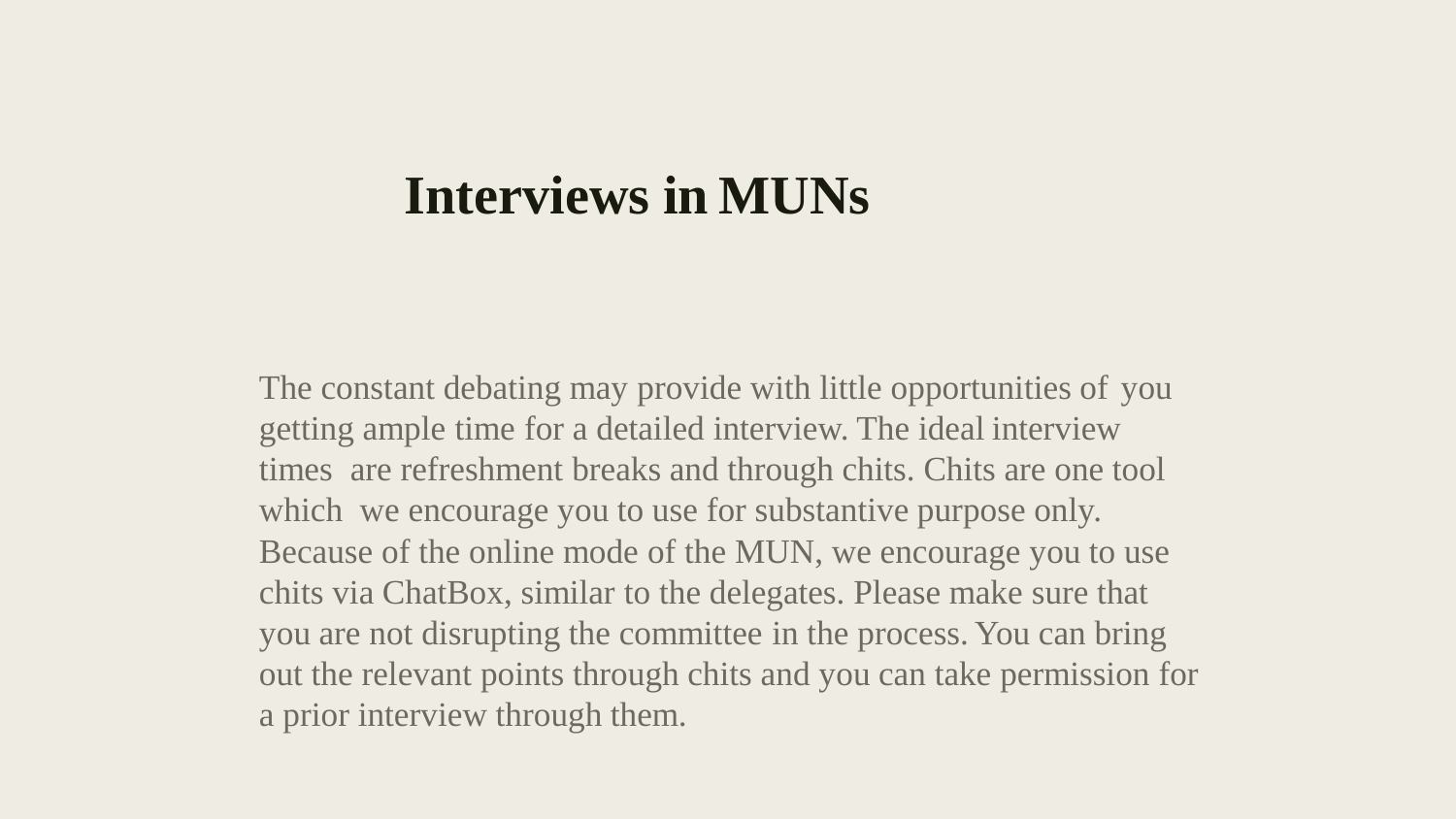#### **Interviews in MUNs**

Interviews can be conducted with the Executive Board members, teachers, delegates, secretariat and various organizing committee members. However, intelligent and conference pertaining issues are to be considered. The Reporters may consult the Editorial Board regarding the crux and substance of the interview.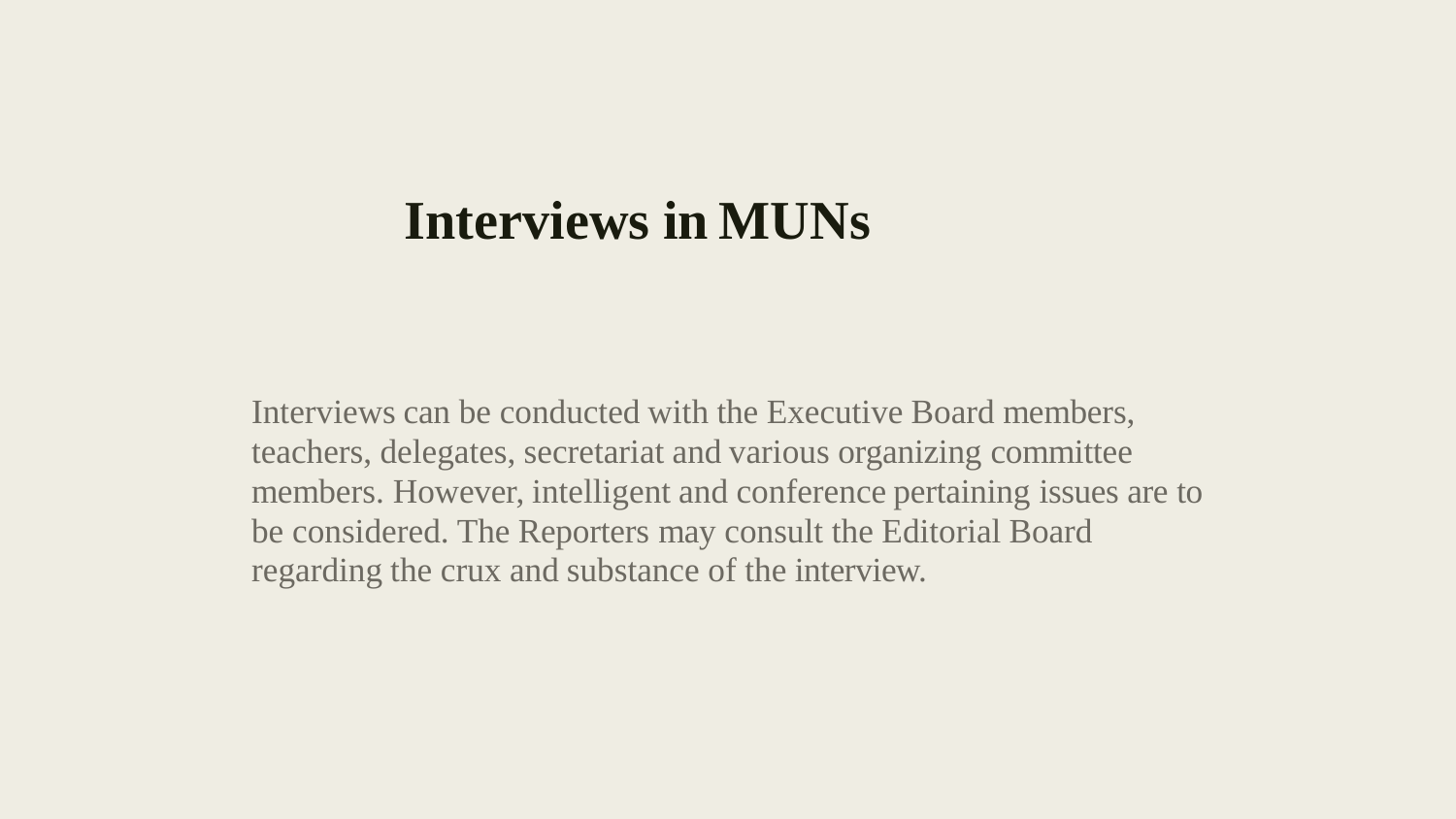#### **Preparing for an Interview**

*Research* – Do as much research as you can. If you're going to interview, say, an Executive Board Member, read up on the agenda and the type of committee, and make sure you understand basic terms related to Model UN. Consult the Assistant Editors for clarity, if necessary. A well prepared reporter inspires confidence in the person being interviewed.

*Developing Questions* – Once you've thoroughly researched your topic, prepare a list of questions to ask. That will help you remember all the points you want to cover once the interview is underway.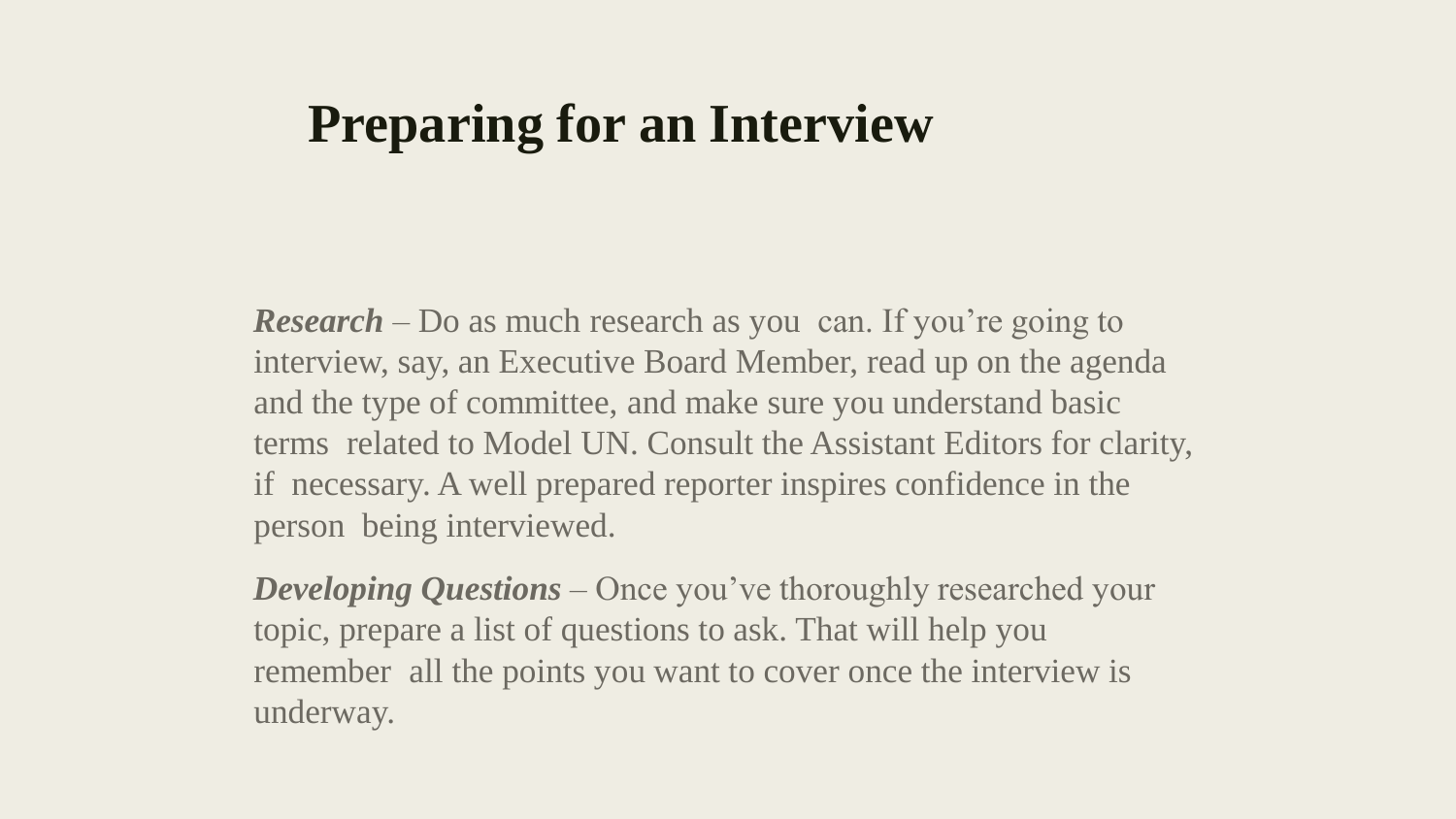# **Key to a Successful Interview**

- ‣ *Establish a Rapport*  When starting out, don't abruptly launch into your questions. Chitchat a little with your source. Compliment them on their performance, or comment on the debate in their committee. This puts your source at ease.
- *Keep it Natural* An interview can be an uncomfortable experience, so keep things natural and conversational. Instead of mechanically reading out your list of questions, weave your queries naturally into the flow of the conversation. Also, maintain eye contact as much as possible. Nothing is more unnerving to a source then a reporter who never looks up from their notebook.
- **Be Open** Don't be so focused on getting through your list of questions that you miss something interesting. For instance, if you're interviewing a Delegate and she mentions a new working paper being discussed amongst her bloc, ask her about it. This may take your interview in an unexpected direction – but if it leads to something interesting, it will also add to your interview.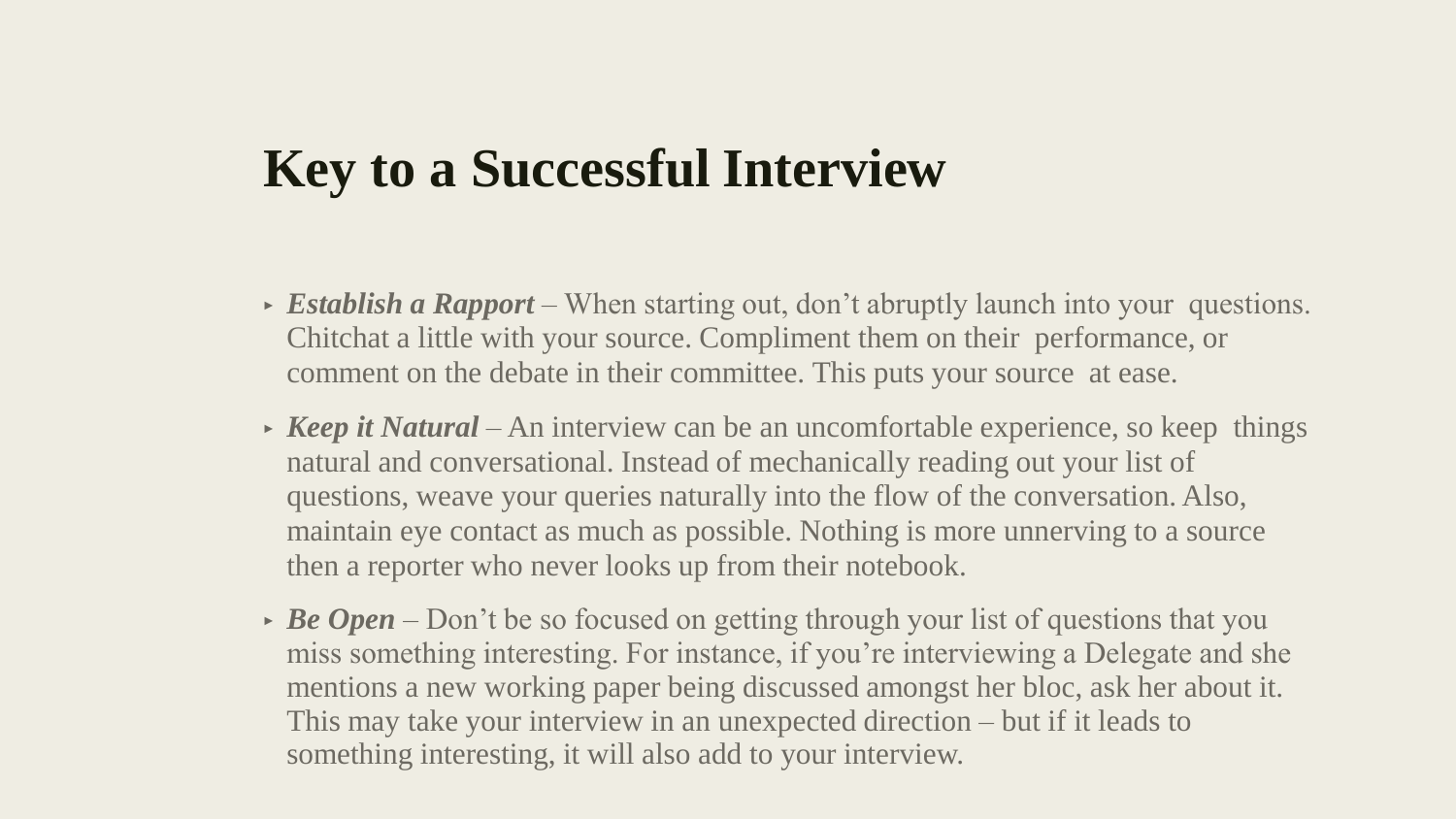# **Key to a Successful Interview**

- *Maintain Control* Be open, yes, but don't waste your time. If your source starts to ramble on about things that are clearly of no use to you, don't be afraid to gently – but firmly – steer the conversation back to the topic at hand.
- *Wrapping Up* At the end of the interview, ask your source if there's anything they want to discuss that you hadn't asked about. Double-check the meanings of any terms orwords they used that you're unsure about. And always ask if there are other people they recommend that you speak with.
- *A Note about Note-taking* In the beginning, reporters often worry when they realize they can't possibly write down everything the source is saying, word-for-word. Don't sweat it. Learn to take down just the interesting stuff they know they'll use, and ignore the stuff they won't. This takes some practice, but the more interviews you do, the easier it gets.
- **Taping** Recording an interview is fine, and generally it's best to get the permission of the person you're recording. Taping can be helpful if you're doing a long interview that you'll have time to listen to and type out later.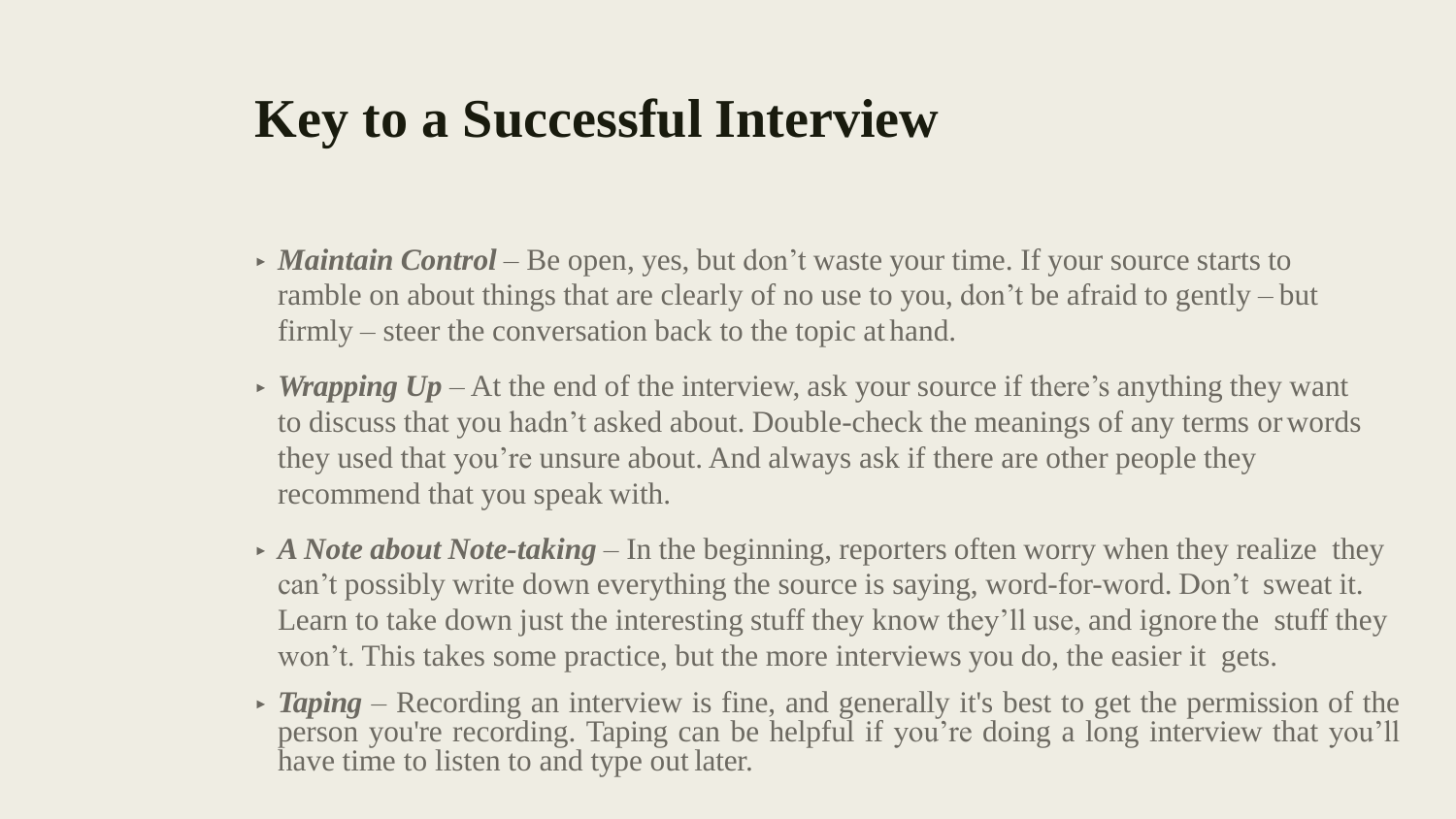#### **Interview -Example**

Read the following Interview to see the previous guidelines being put into practice -

> Vladimir Putin, President of Russia in conversationwithAssociated Press [http://www.voltairenet.org/article180124.htm](http://www.voltairenet.org/article180124.html) 1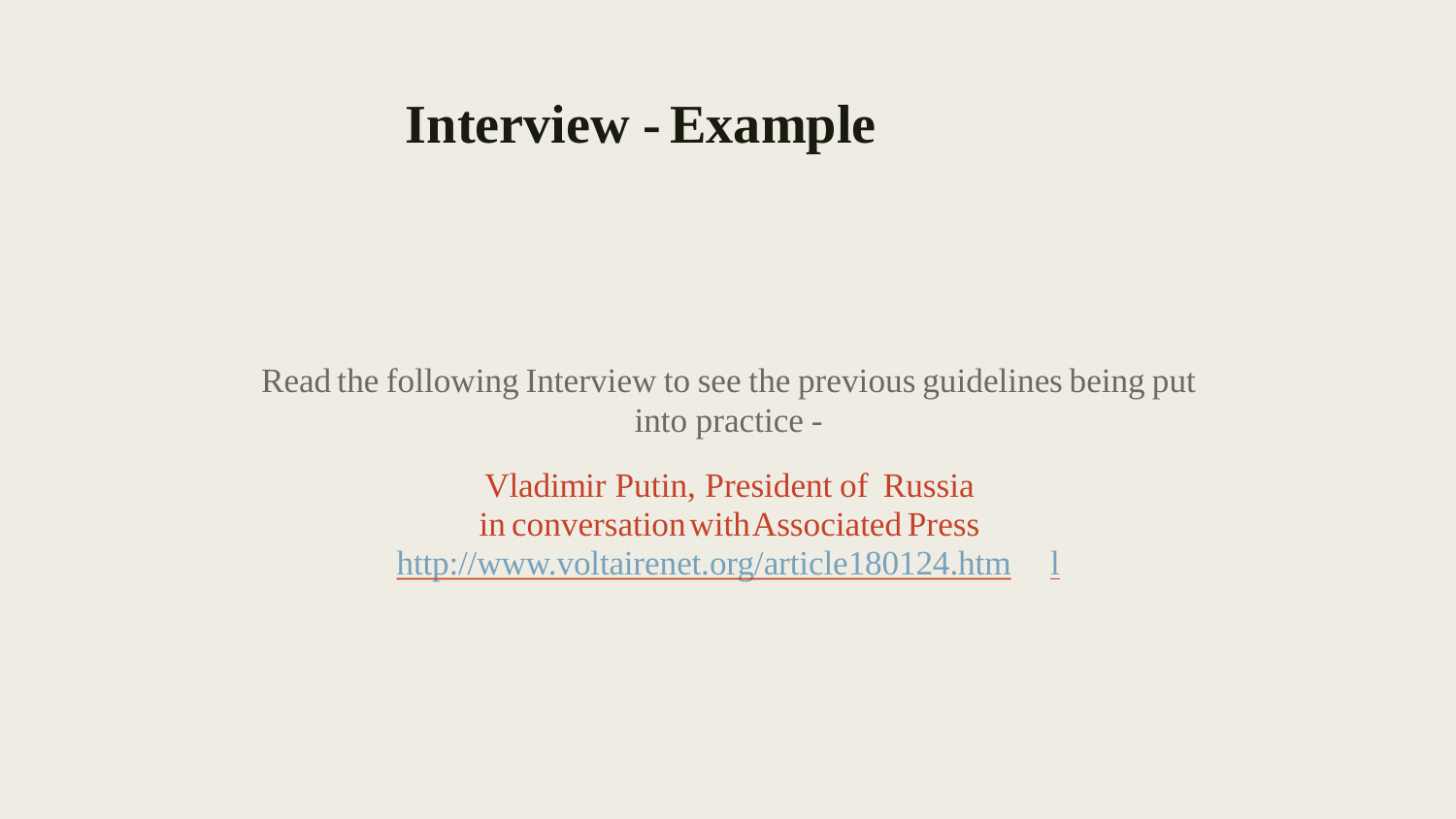#### *Elements of Style-Editing Process*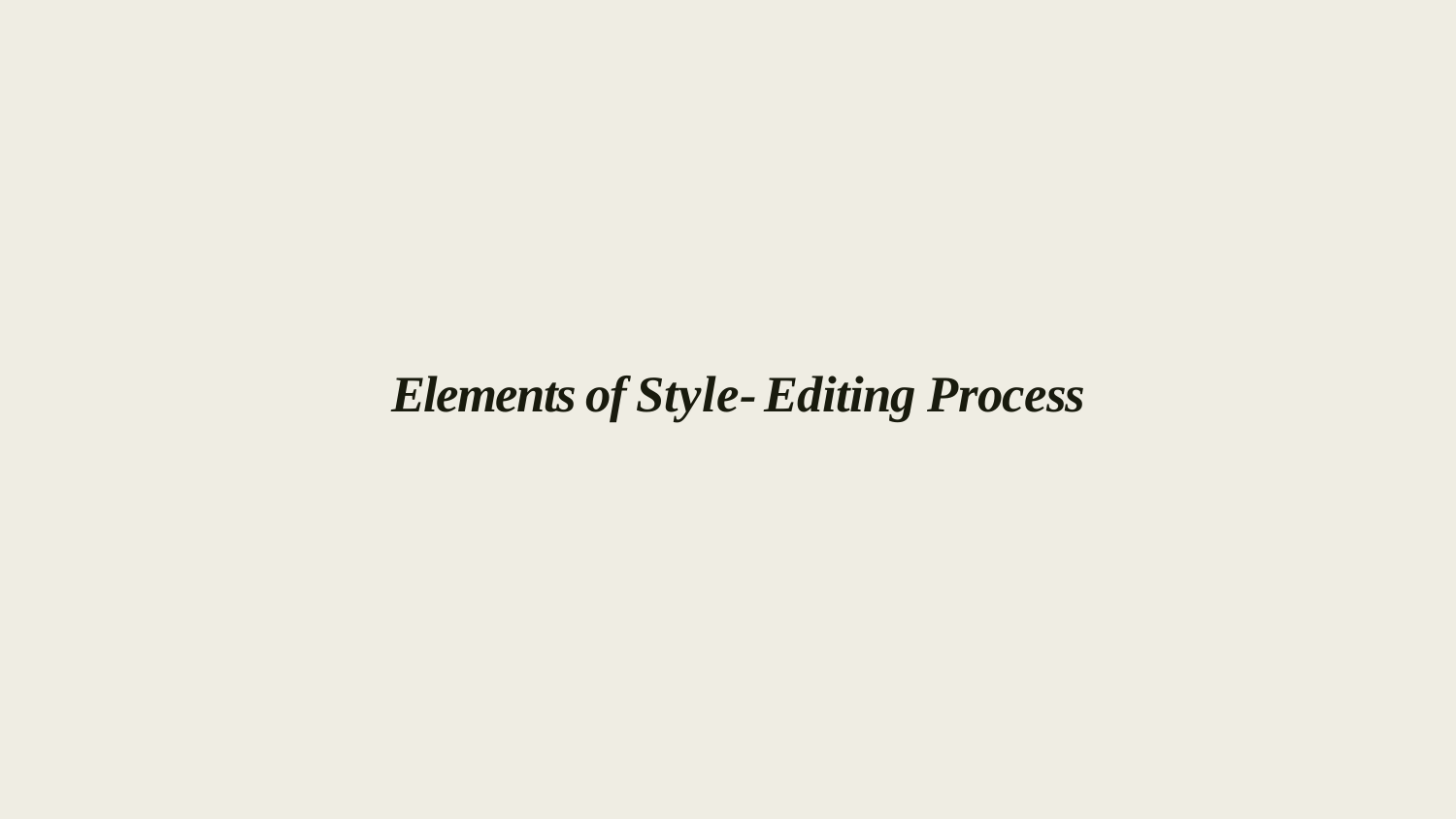#### **Abbreviations**

No periods should be used separating letters of an abbreviated organization or agency. Only standard acronyms and approved abbreviations should be used. If questions arise, consult the Editor-in-Chief.

Some example abbreviations include: PMUN, INTERPOL, AIPPM, UNSC, UNESCO, etc.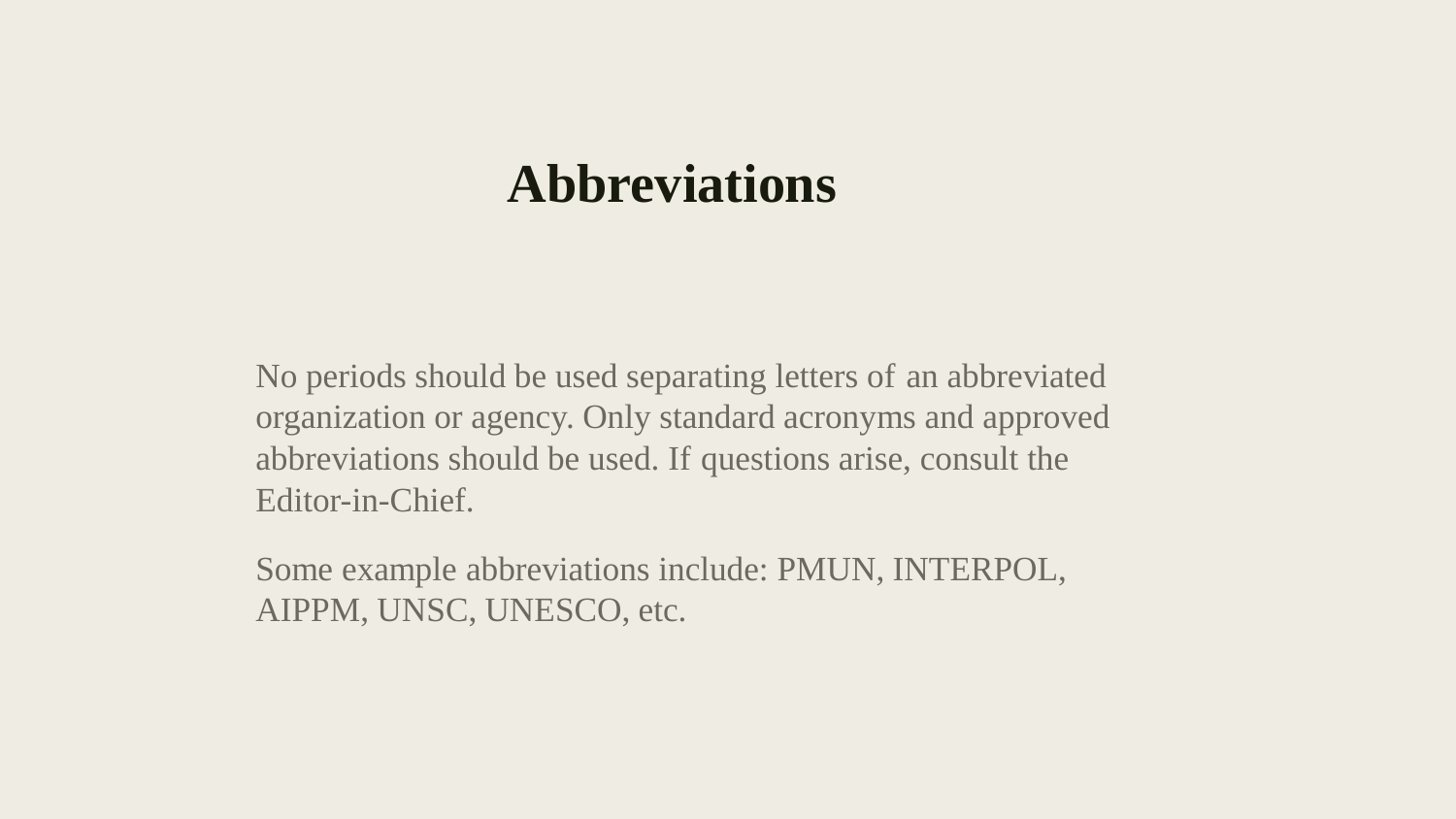# **Apostrophes**

This punctuation mark (' or ') will only be used to indicate possessive nouns or secondary quotations. Apostrophes are never used to indicate pluralization.

For example,

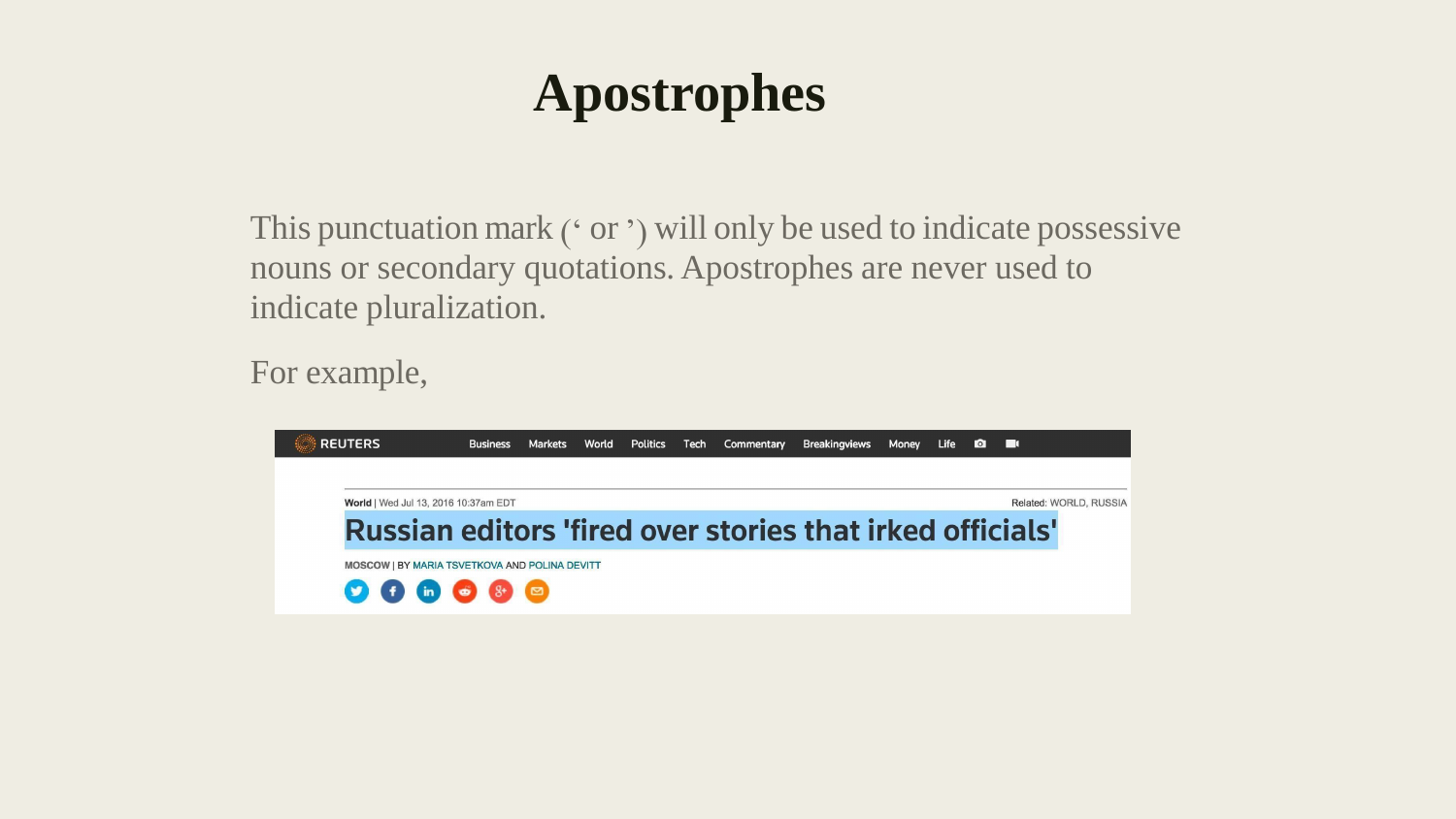#### **BoldfaceText**

■ There is no situation in which **boldface** should be used in an article. Headlines and article titles may be bolded by the Editors.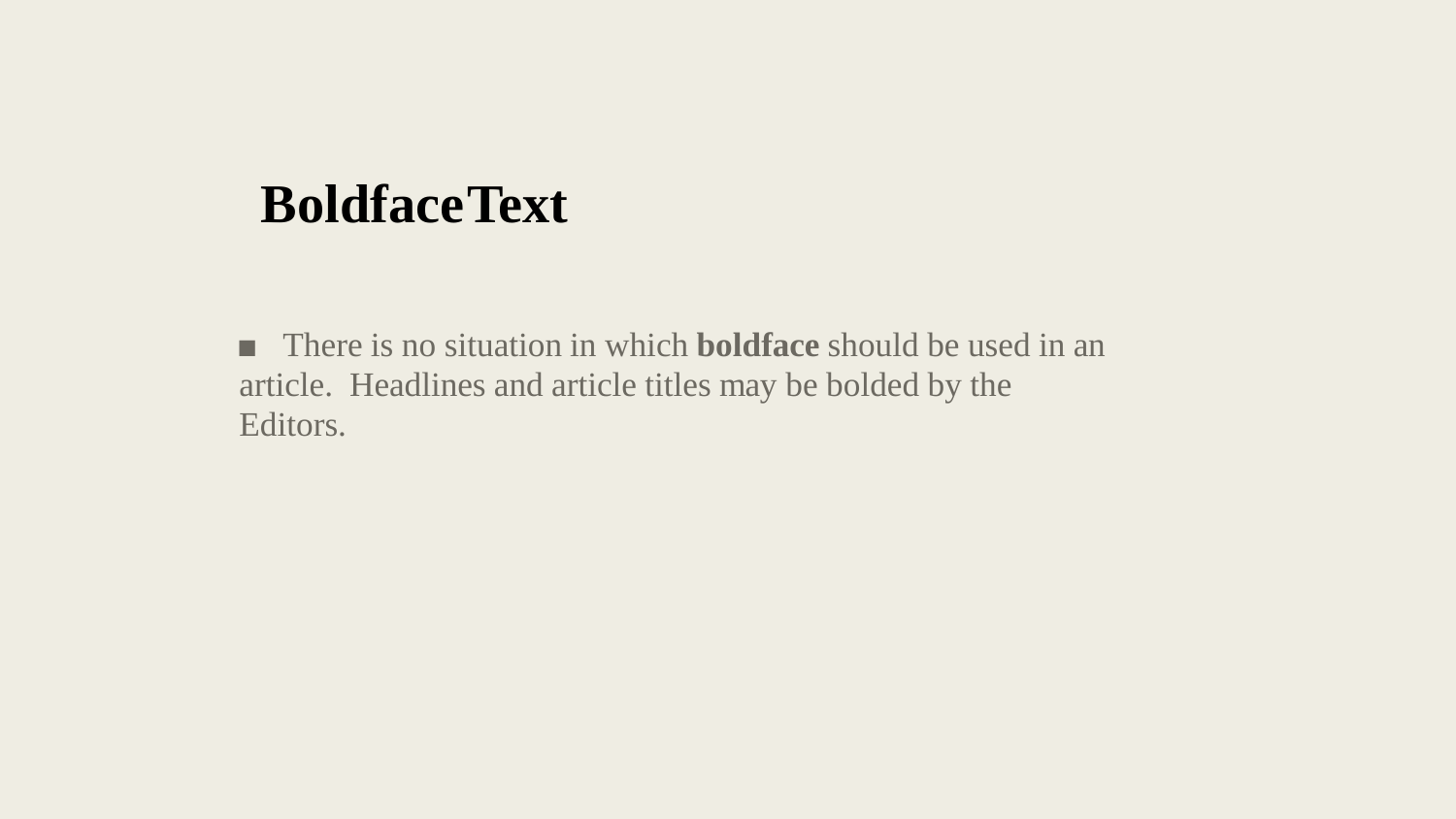#### **Books and Print Sources**

Names of all books and print sources should be Capitalized and *italicized*, such as *The Newsletter*, *The Fourth Estate*, *New York Times* and *The Economist*.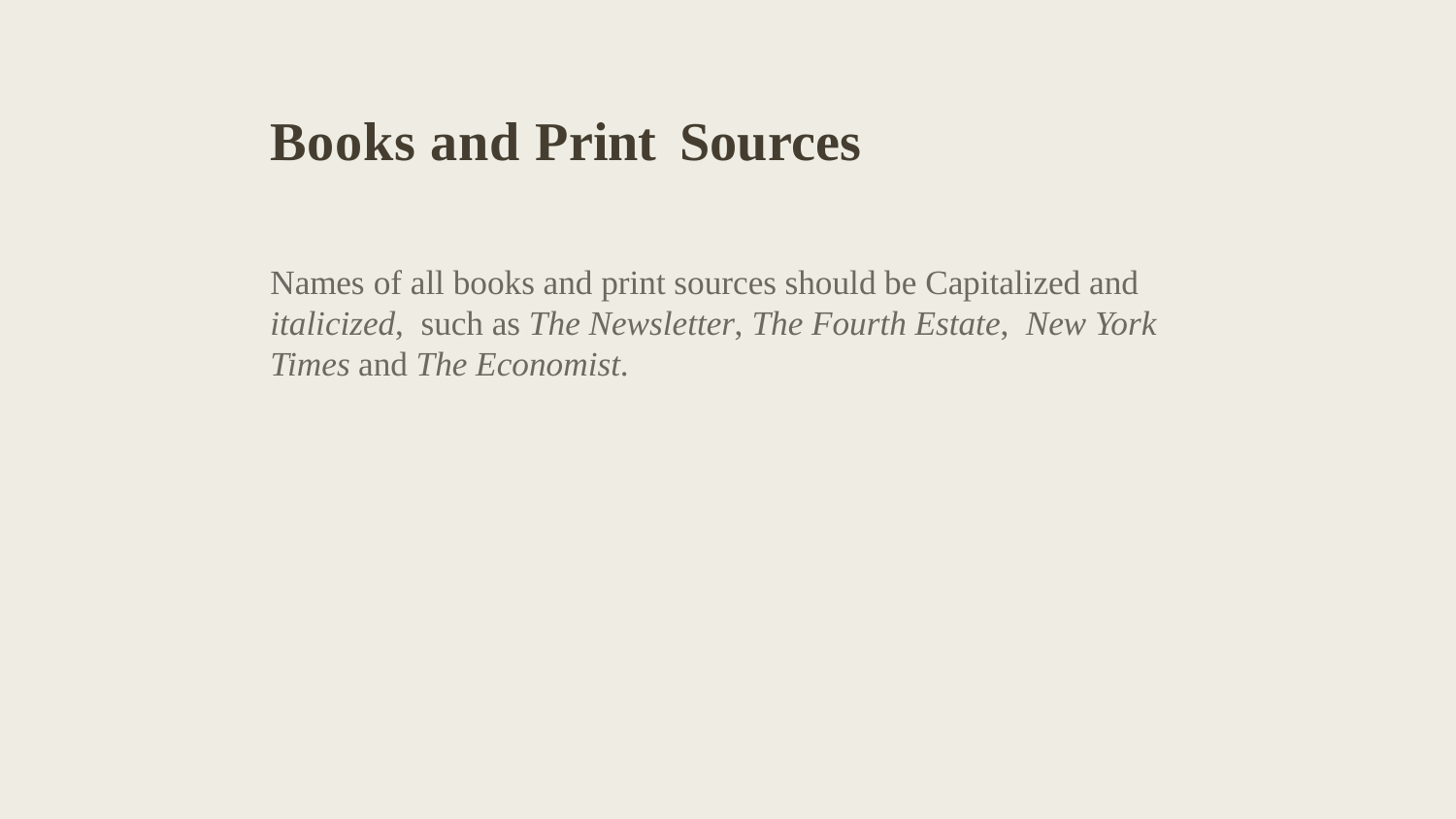#### **Diplomatic Courtesy**

While Journalists are encouraged to faithfully and accurately report on the statements of representatives within each PMUN committee, no quotation should violate the dictates of diplomatic courtesy.

All articles, editorials, letters, press releases and snippets to be included in the newsletter will be carefully edited to ensure that all content remains courteous to all participants at PMUN. If a Journalist feels that a quotation by a representative is discourteous, the representative should be encouraged to rephrase the statement in a more courteous fashion or risk having it omitted from the Journalist's article.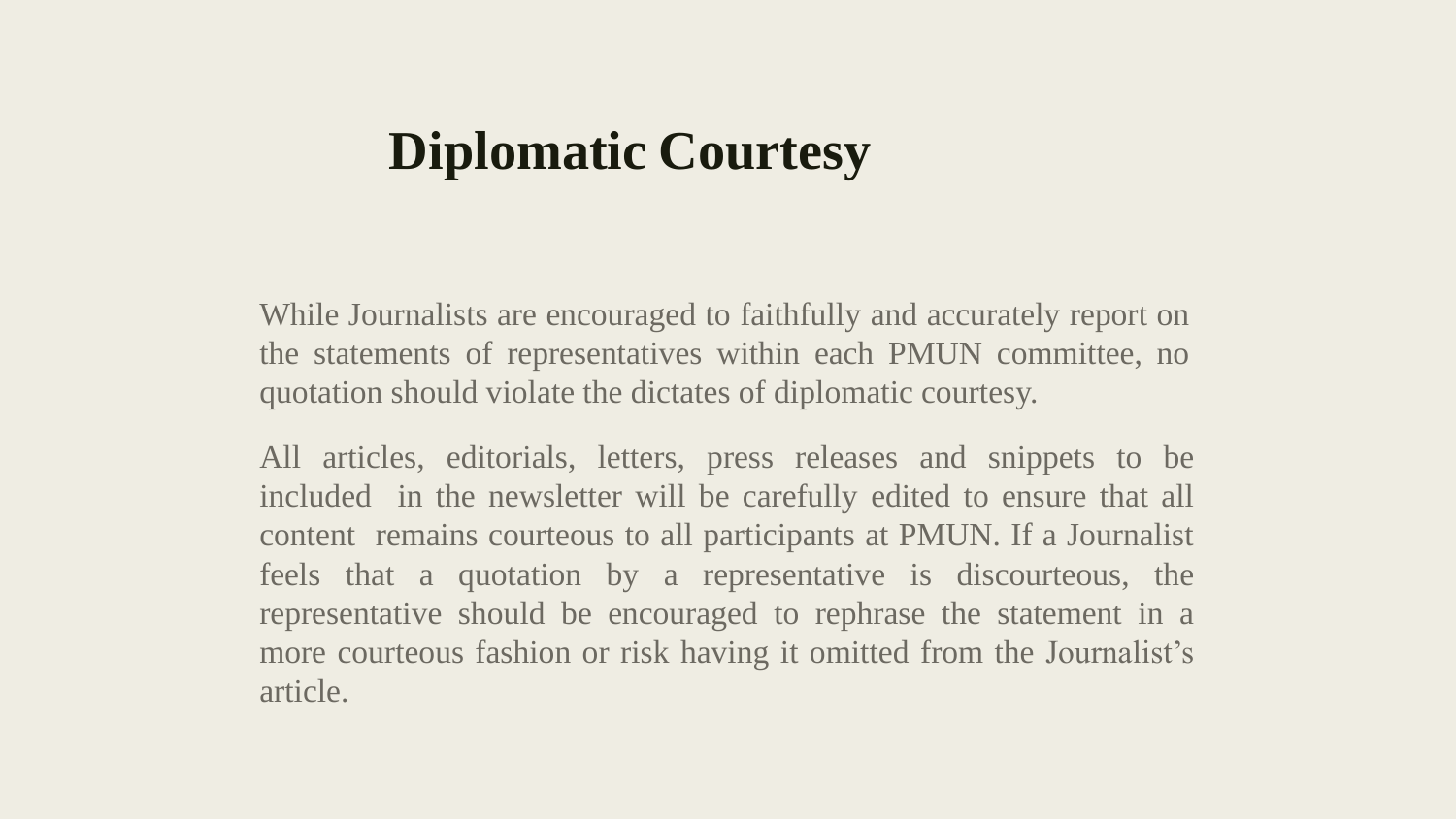#### **Names**

Reporters should never guess the spelling of a person's name to be reported. Verbal verification is mandatory on all named sources.

Naturally, names being proper nouns, shall be Capitalized.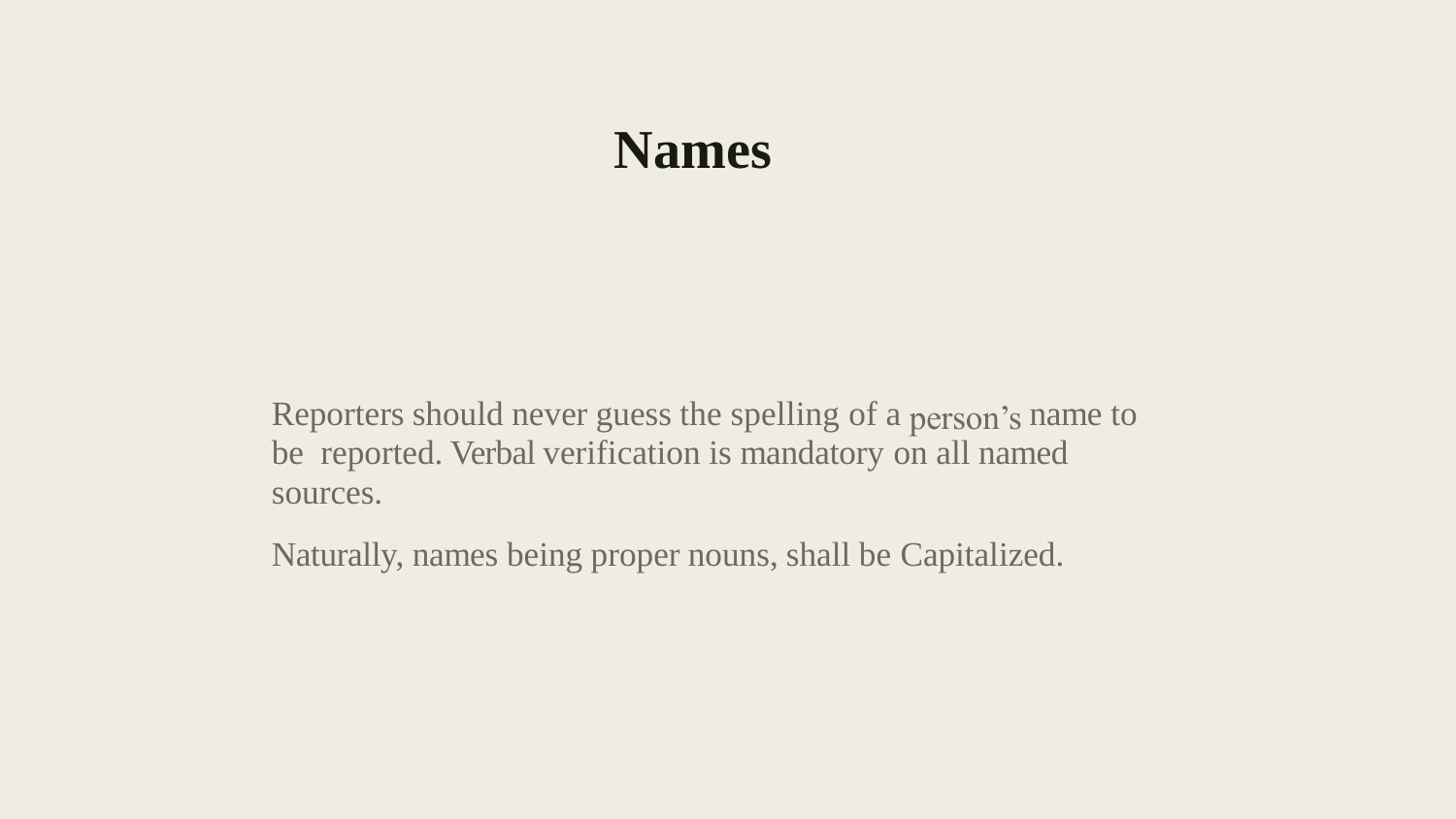# **Numerals**

- Any numeral ten or less should be spelled out in English. Numerals over ten are reported using standard Arabic numerals, such as 2001.
- $\bullet$ • Numerals with five or more digits should include commas, such as 13,45,000.
- ‣ Fractions and decimal numbers should be reported as decimal numerals or percentages, such as  $0.5$  or  $50\%$  (rather than "one half" or " $1/2$ ").
- Roman numerals are used only when referring to a source which was originally designated using Roman numerals, such as Chapter VII of the UN Charter (articles of the UN Charter are written as "Article7").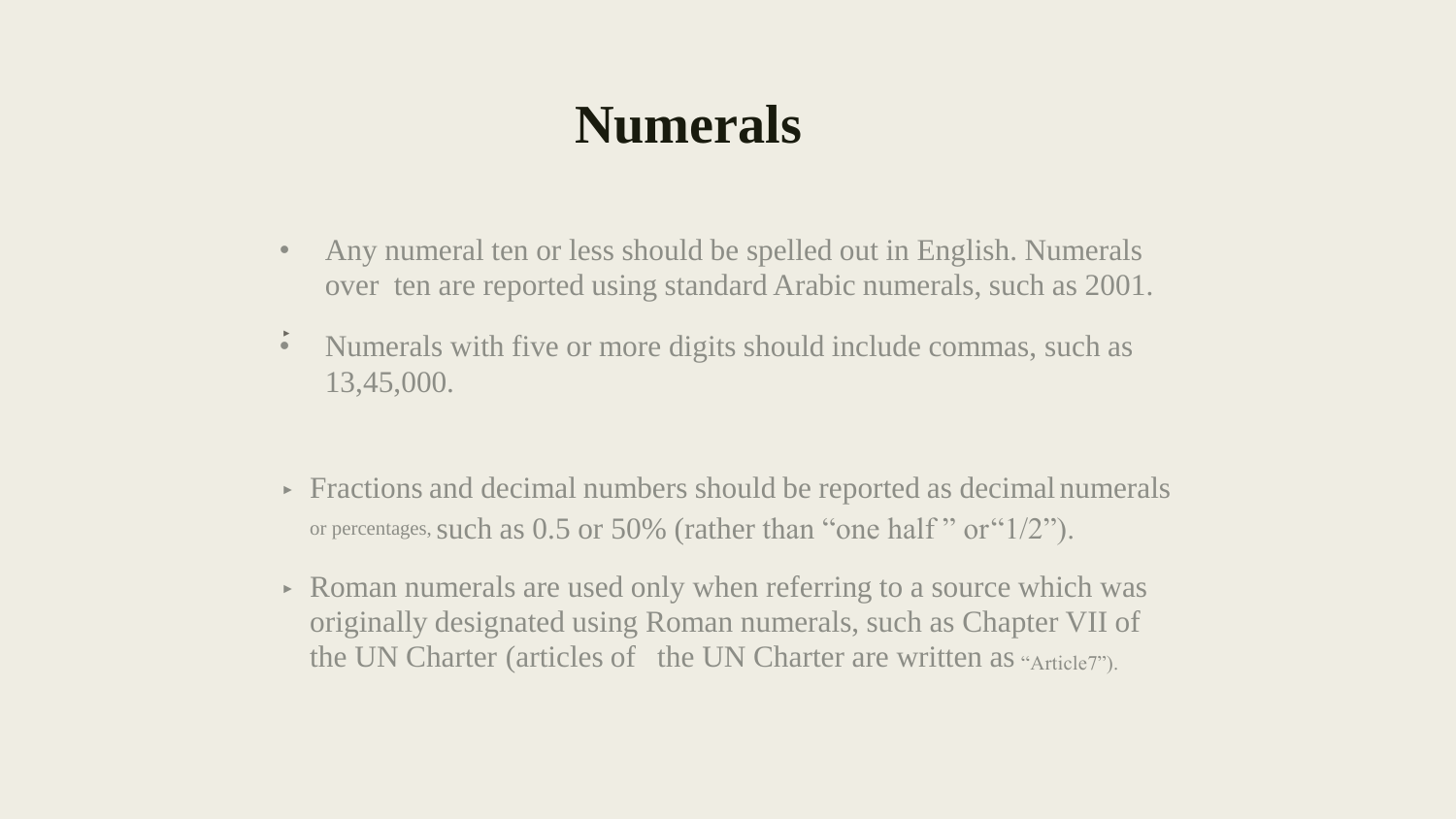# **Quotations**

All quoted statements within articles should be incorporated grammatically into the sentence being written. Additional capitalizations should be avoided.

If only part of a sentence is being used in a quotation, an ellipsis (...) should be used to indicate the omitted portions of the statement. If the ellipsis comes at the end of a sentence, it should have a period at the end as well within the quotation marks  $(...")$  to indicate the conclusion of a sentence.

If, within a quotation, the speaker uses an abbreviation or reference which would be unclear to the reader, the Reporter may interject a clarification within brackets (i.e. : [...]). This indicates that the bracketed information is not a direct quotation; rather it is a clarification on the part of the author.

As an illustration of these rules, consider the following example. Am. Kamal explained that "...while the matters are being studied by the UN, there is a commitment by the UN, such as the UNV [United Nations Volunteers], to take part in conflict zones.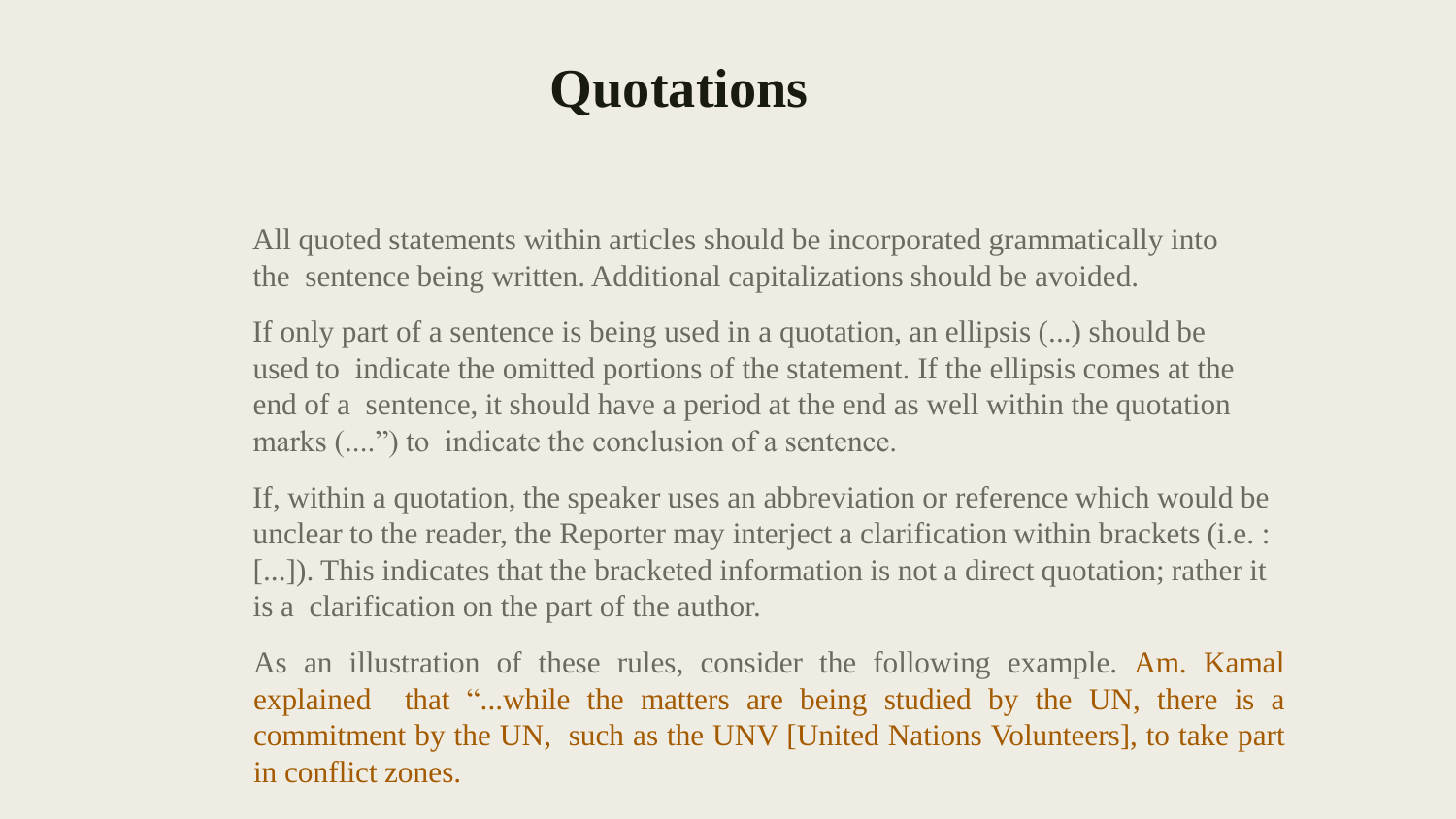# **Language & Spelling Check**

Reporters should be informed that they have to spell check all articles before the editorial deadline with the language set to English (United Kingdom).

This will greatly assist the Editors.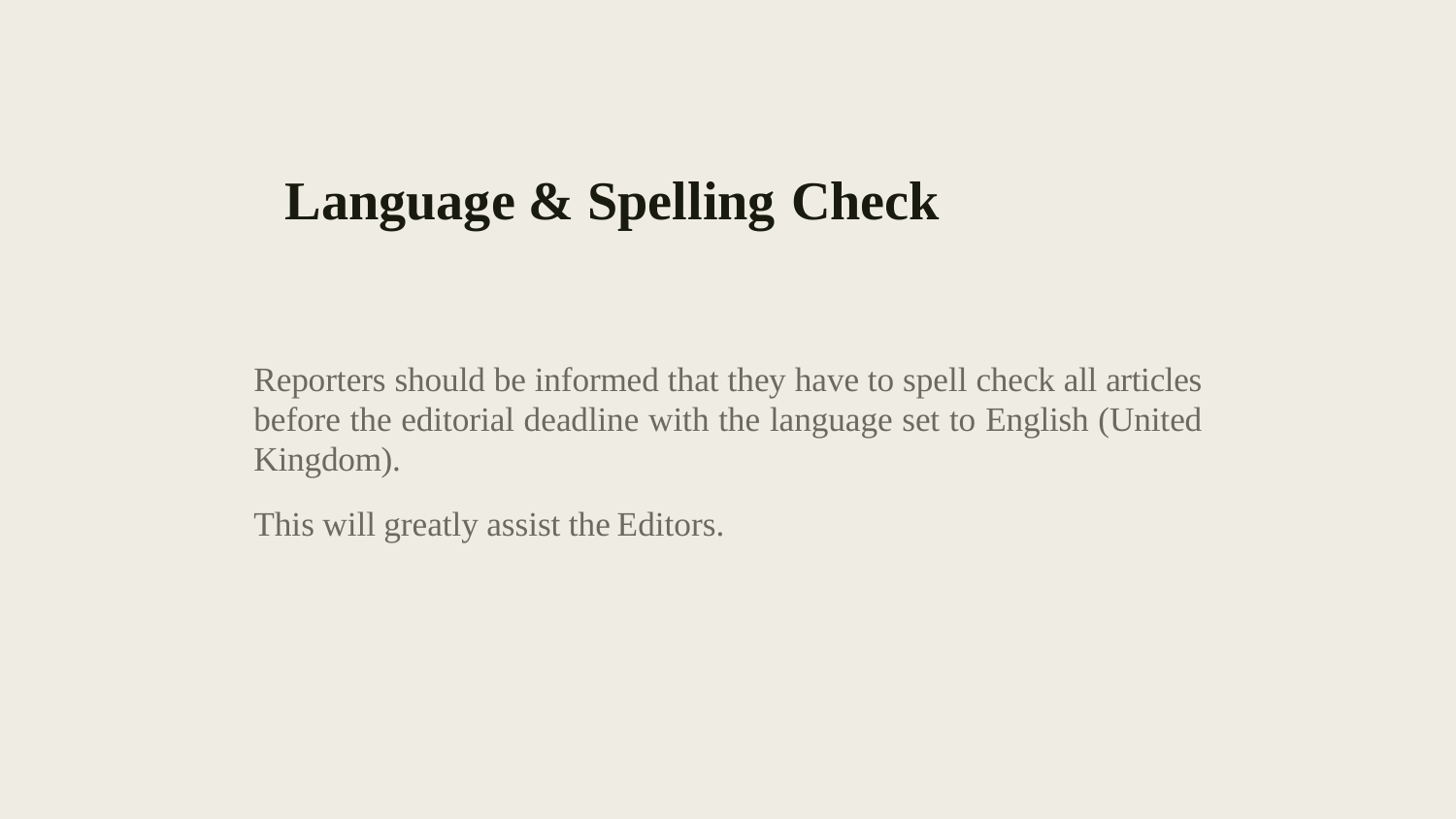#### **General Guidelines**

- The word limit for the opinion piece is 400-450 words, and for the formal reports it is 300-350.
- The font used must be Times New Roman, in Size 12.
- The timings of submission will be informed to you on the day of the conference.
- Please be timely with your work and adhere to the regulations of your work.
- Grammar and spelling should be checked in accordance with the elements of style as provided above.